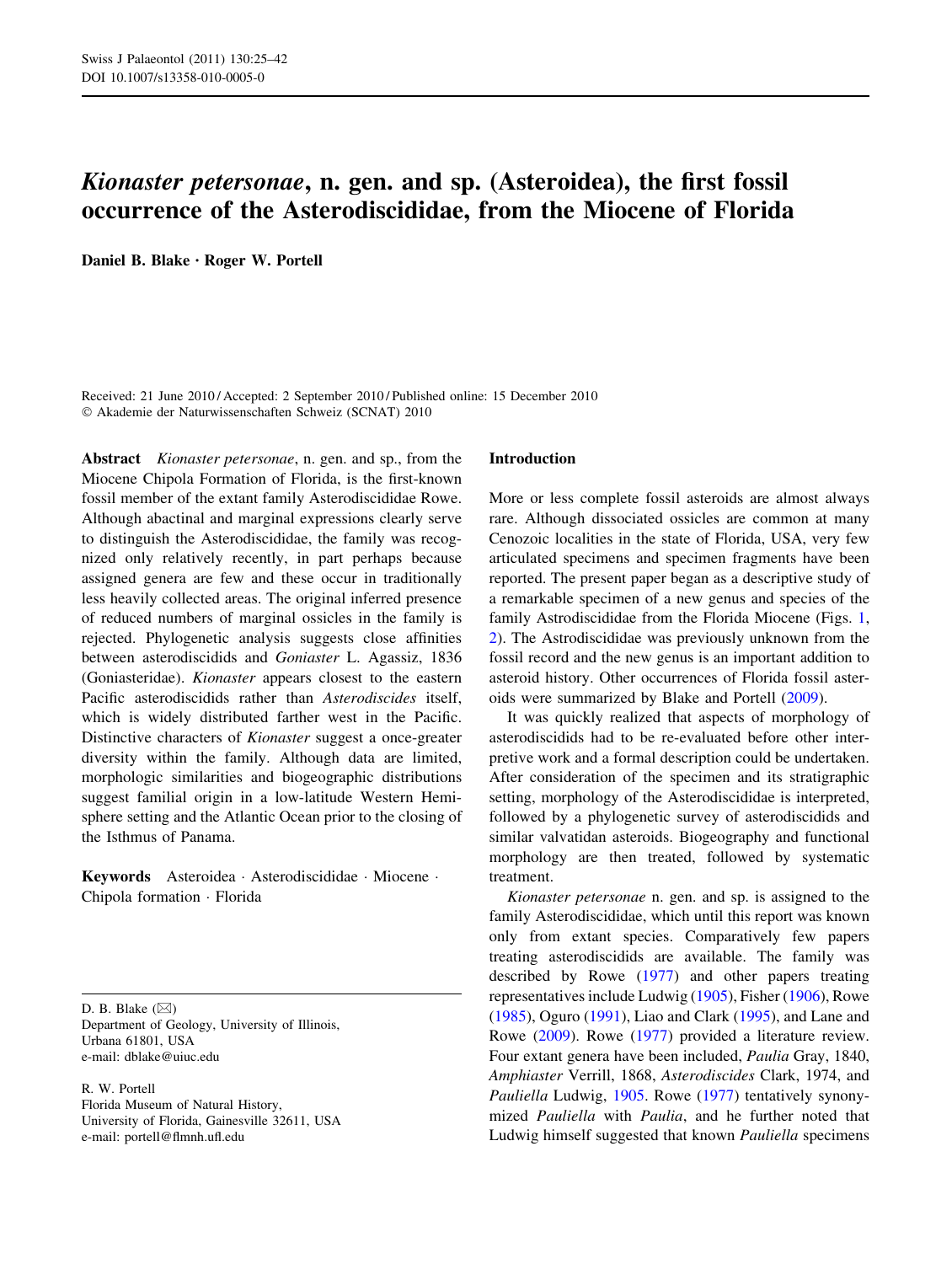<span id="page-1-0"></span>Fig. 1 Map of Florida showing collecting locations of Kionaster petersonae, n. gen. and sp.; holotype Florida Museum of Natural History UF 148379, collected at or very near IP CA018; paratype UF 76112, at IP CA016; paratype UF 74923, at IP CA027. All Calhoun County, Clarksville Quadrangle USGS 7.5', 1990; T1N, R9W



might be only immature *Paulia*. Pauliella, however, is discussed and included in the cladistic analysis here because of the still tentative nature of the synonymy and also because it exemplifies the goniasterid-like appearance of immature asterodiscidids, a point made by Rowe [\(1977](#page-17-0)). Paulia, Pauliella, and Amphiaster are only known from their respective type species and they are restricted to the tropical eastern Pacific (Clark [1993](#page-17-0)). In contrast, 17 nominal species have been assigned to Asterodiscides. This genus is widespread in the tropical Indo-West Pacific, and it extends to temperate areas of Australia and New Zealand. Whereas the eastern Pacific genera have been collected from the shoreline down to 20–30 m,Asterodiscides is most usually found within a range from 50 to 100 m, although it has been reported from the shoreline to 792 m (Rowe [1977](#page-17-0), p. 215).

Phylogenetic analyses of fossil and recent asteroids, including some similar to asterodiscidids, were undertaken by Mah ([2005a](#page-17-0), [b](#page-17-0), [2006](#page-17-0), [2007](#page-17-0)); Villier et al. [\(2004a,](#page-17-0) [b](#page-17-0)), and Blake [\(2010](#page-17-0)). The character suite developed for Blake [\(2010](#page-17-0)) provides the basis for treatment here (Fig. [3\)](#page-3-0), supplemented with characters crafted for the Asterodiscididae.

#### Terminology

Terminological usage largely follows Spencer and Wright [\(1966](#page-17-0)) and Blake and Hagdorn ([2003\)](#page-17-0). Primary ossicles are the more or less enlarged foundation ossicles of the body wall; in contrast, accessory ossicles are the spines, spinelets, granules, and pedicellariae seated on primaries, these minimally developed in *Kionaster*. In some asterodiscidids, tubercles are enlarged, spine-like prominences that are a part of the primary ossicle itself rather than an independent accessory. A double marginal series (inferomarginals, IM, and superomarginals, SM) arise at the unpaired terminal at the tip of the arm and serve to separate abactinal ossicles of the dorsal surface from the actinal ossicles developed between the marginals and the adambulacrals. Intermarginals are morphologically differentiated primary ossicles positioned between the marginal series. A differentiated primary circlet of abactinals is developed near the dorsal center of the disk, and a differentiated carinal series extends along the dorsal arm midline. The ambulacral and adambulacral series also arise at the terminal and extend proximally to the mouth frame (which is essentially unexposed in the Kionaster holotype).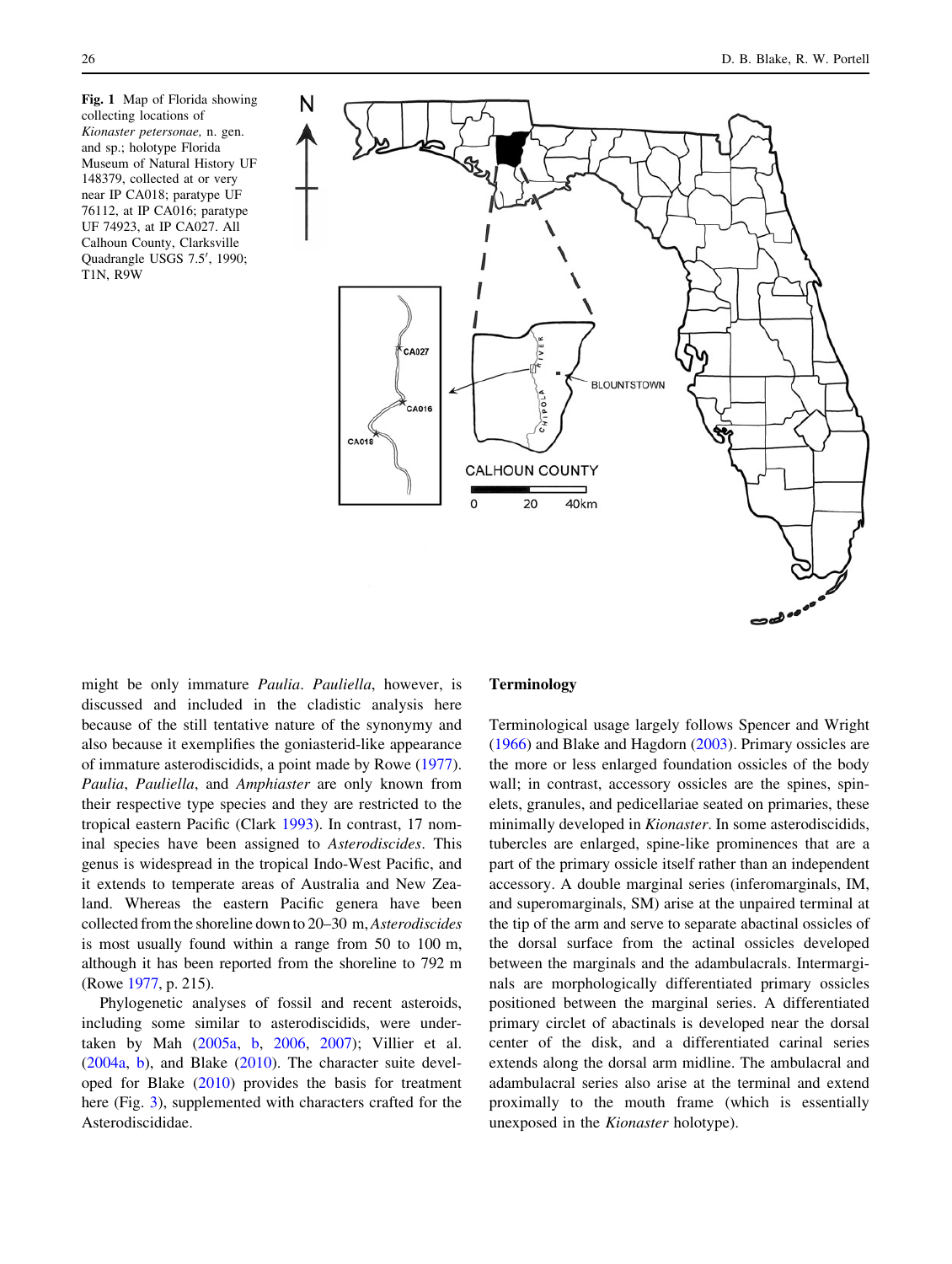<span id="page-2-0"></span>

Fig. 2 Stratigraphic arrangement of units in the lower Miocene to Pliocene Alum Bluff Group of Florida (based on Huddlestun [1984\)](#page-17-0)

#### Stratigraphy

Kionaster petersonae, n. gen. and sp., is based on new material collected in the Florida Panhandle, southeastern USA (Fig. [1](#page-1-0)). The source horizon is the Chipola Formation, the lowermost unit of the early Miocene to Pliocene Alum Bluff Group (Fig. 2). Its outcrops, at Alum Bluff on the Apalachicola River in Liberty County and along the Chipola River and its tributaries in Calhoun County, consist typically of a blue–gray to yellow–brown (deeply weathered), unconsolidated, highly fossiliferous marl with quartz sand. At Alum Bluff, the Chipola Formation is unconformably overlain by Jackson Bluff Formation sediments (Huddlestun [1984\)](#page-17-0) and in subsurface is underlain by an erosional remnant of the lower Miocene Torreya Formation (Banks and Hunter [1973](#page-17-0)). Elsewhere, the Chipola Formation is underlain by the upper Oligocene to lower Miocene Chattahoochee Formation (Vokes [1989](#page-17-0); Huddlestun [1984](#page-17-0)).

Bender ([1973\)](#page-17-0), using He/U coral dating, estimated an average age of 16.1 ( $\pm$ 1.0) Ma for the Chipola Formation. Akers ([1972\)](#page-17-0), using calcareous nannofossils and planktonic foraminifera, suggested correlation of the Chipola Formation to planktonic foraminiferal Zones N7/N8 of Blow [\(1969](#page-17-0)), but stated a preferred placement of the unit in Zone N7. Bryant et al. ([1992\)](#page-17-0), using 87Sr/86Sr isotope dating of venerid bivalves, estimated an age of between 18.3 and 18.9 ( $\pm$ 1.0) Ma. Lourens et al. [\(2004](#page-17-0)) placed the upper boundary of the early Miocene at 15.97 Ma, well within the error range of dates obtained by Bender ([1973\)](#page-17-0), and assigned planktonic foraminiferal Zone N7 to the early Miocene Burdigalian Stage (15.97–20.43 Ma). Dates provided by Bryant et al. [\(1992](#page-17-0)), although slightly older than those suggested previously, further support a Burdigalian age for the Chipola Formation.

# Material

A single nearly complete, articulated, sand and shell debris encrusted specimen of Kionaster petersonae n. gen. and sp. (Figs. [4](#page-4-0)c, [5](#page-5-0), [6](#page-6-0)) was collected in June, 2008, at or very near Chipola River locality FLMNH IP CA018, Calhoun County, Florida, in an exposure of the lower Miocene Chipola Formation. Intensive collecting of Chipola Formation outcrops over the past 100 years yielded only many dissociated asteroid ossicles; from this suite, however, two distinctive superomarginals now can be assigned to Kionaster.

The prepared holotype is nearly fully exposed, although the mouth frame and adambulacral series remain largely obscured by highly resistant matrix. The holotype has arm radii of 27 mm and disk radii of 11 mm. Overall specimen appearance suggests only minor distortion due to sediment compaction, and no significant decay appears to have taken place before final burial because ossicles are little displaced. Because the specimen is nearly intact, data on internal morphology is all but unavailable, although arm tips are variously truncated revealing distal internal ossicles. The arm tips are upturned, a characteristic of many valvatidans in life.

Because preparation techniques can be useful to others, we include the preparator's comments: ''The preparation was accomplished mainly using a shortened 'stubby' air scribe designed for use under microscopes with a relatively high objective magnification and short working distance. Additionally, the rest of the mechanical preparation was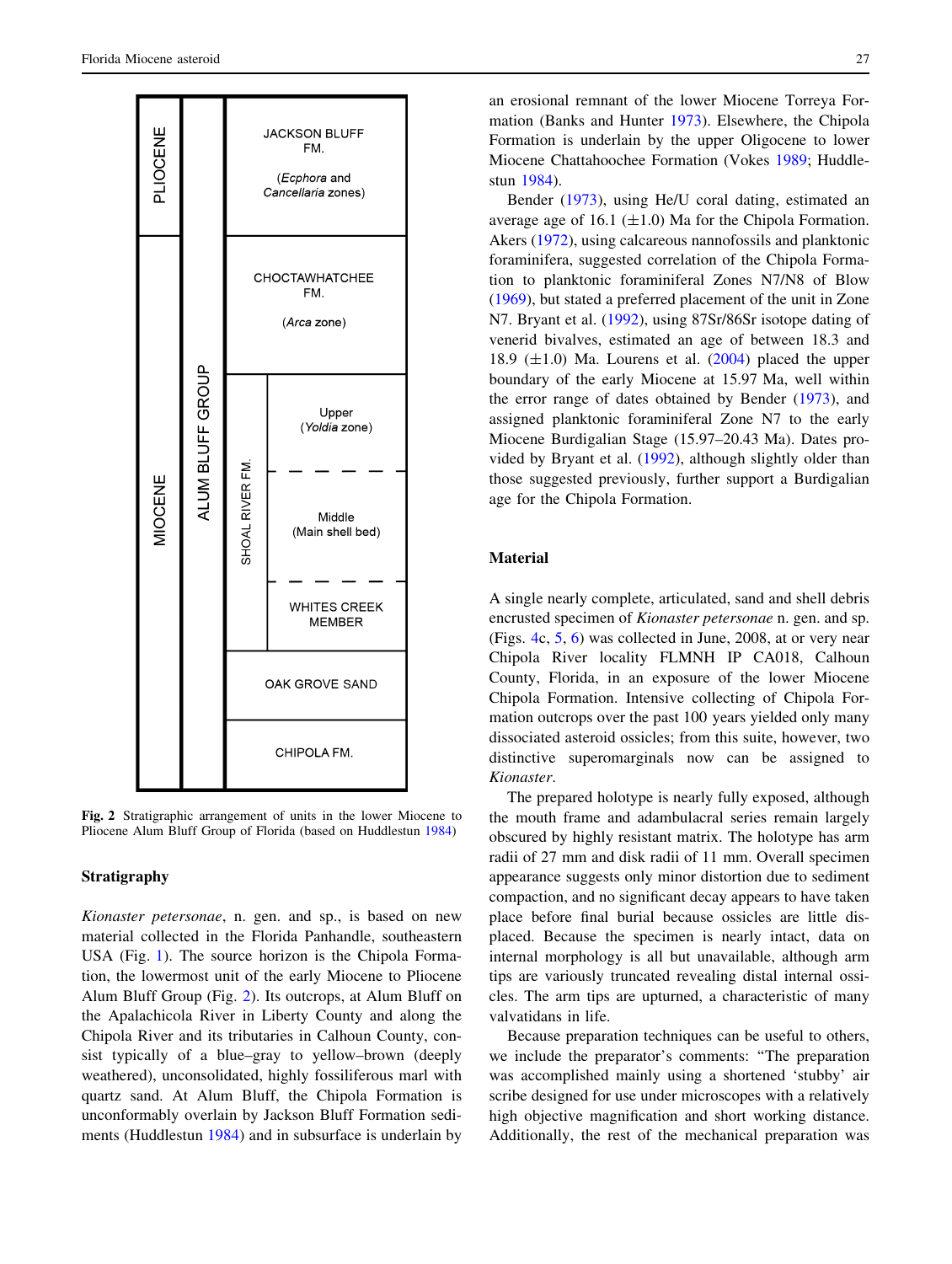<span id="page-3-0"></span>

Fig. 3 Phylogeny of known Asterodiscididae and selected similar valvatidan and paxillosidan genera. Bootstrap support values expressed as percentages. \* extant genera; Calliderma is the extant C. emma, C. is used for specimens previously assigned to Calliderma from the collections of the Natural History Museum, London, see Blake ([2010\)](#page-17-0); Co. Comptoniaster; N. Nymphaster; T. Tylasteria; O. Ocalaster. For character transformations, nodes are capital letters. Below, state changes for each nodal step are formatted " $m > n$ " and individual characters follow, e.g., for step from node A to node B, characters 4, 20, 64, and 87 go from 0 to 1 and 5, 43, and 52 from 1 to  $0. A > B: 0 > 1, 4, 20, 64, 87; 1 > 0, 5, 43, 52. B > C: 1 > 0, 19, 49,$ 51;  $0 > 1$ , 84. C  $> D$ :  $0 > 1$ , 16;  $1 > 0$ , 48, 81, 89. D  $> E$ :  $0 > 1$ , 7, 49;  $1 > 0$ , 35, 90. E  $>$  F: 0  $> 1$ , 17, 19, 34, 38, 44, 45, 80; 1  $> 2$ , 33;  $1 > 0$ , 39, 85, 91. F  $>$  G: 0  $> 1$ , 1, 6, 14, 21; 1  $> 0$ , 2, 11, 15, 77;  $2 > 1$ , 30. G > Kionaster:  $1 > 2$ : 1, 6, 19, 20, 30, 64;  $1 > 0$ , 4, 8, 17, 21, 34, 38, 47, 80;  $0 > 1$ , 5, 10, 22, 23, 35, 39, 43, 70, 71, 74, 75, 82;  $2 > 1$ , 33; 0 > 2, 18, 59, 60, 61, 62, 63, 66, 67, 68, 69, 81. G > H:  $1 > 0$ : 8, 86;  $0 > 1$ , 10, 22, 25, 26, 42, 43, 70, 74, 76, 82, 91;  $2 > 1$ ,  $32$ ;  $2 > 0$ ,  $33. H > I$ :  $1 > 0$ ,  $4$ ,  $17$ ,  $27$ ,  $80$ ;  $0 > 1$ :  $33$ ,  $51$ ,  $52$ ,  $72$ ,  $79$ , 83, 92. I > J:  $1$  > 0: 49, 82;  $0$  > 1, 73. J > Asterodiscides:  $0$  > 1: 4, 17, 55, 58, 80. J > K:  $0 > 1$ , 3;  $1 > 0$ , 22, 33. K > Paulia: no character transformation.  $K > Pauliella$ :  $1 > 0$ , 51, 52, 72. I > Amphiaster:  $0 > 1, 5, 24$ . H > Goniaster:  $1 > 0$ : 19, 34;  $0 > 1$ , 35, 55, 58. F > Pentagonaster:  $0$  > 1, 1, 3, 6, 12, 14, 21, 63; 1 > 0, 2, 4, 11, 13, 15, 49, 77;  $2 > 1$ , 30;  $1 > 2$ , 31. E > Mediaster:  $0 > 1$ , 17,

accomplished through the use of very fine tungsten carbide needles in a pin vise. The matrix, silica sand with numerous foraminifera microfossils bound by calcareous cement was very hard and due to its coloration was difficult to distinguish from the ossicles of the sea star. The separation of the matrix from the specimen was hindered by the fact that slight recrystalization of the ossicles had tightly bound the matrix to existing anatomy. In some cases the ossicles which had been partly exposed due to weathering were

19, 26, 34, 38, 42, 43, 44, 45, 48, 80;  $1 > 2$ , 33;  $1 > 0$ , 39, 85, 91.  $D$  > L: 0 > 1: 7, 12, 14, 49; 1 > 0, 13, 35, 84, 90. L > M: 0 > 1, 3, 17, 43, 78, 79;  $1 > 0$ , 8, 15. M  $> N$ :  $1 > 0$ , 20, 47;  $1 > 2$ , 33;  $0 > 1$ , 42, 53, 58, 63, 67, 80, 88. N  $>$  O: 0  $>$  1, 66, 68, 69, O  $>$  P: 0  $>$  1, 8, 35, 56;  $2 > 1$ , 33;  $1 > 0$ , 42, 43. P  $> Co. adamsi: 0 > 1$ , 1, 19, 45, 48;  $1 > 0$ , 2, 58, 88. P > *Co.comptoni*:  $0 > 1$ , 29, 54, 57;  $1 > 0$ , 49.  $Q > Q$ :  $0 > 1$ , 44, 46, 65;  $1 > 0$ , 53, 78, 79, 80.  $Q > N$ . $0 > 1$ , 10, 19, 28, 37, 48, 60, 62, 84;  $1 > 2$ , 31. Q > Ogmaster:  $1 > 0$ , 3, 39, 58, 85;  $0 > 1$ , 4, 9, 36, 38, 50, 89;  $0 > 2$ , 6;  $2 > 1$ , 32.  $N > Ophvraster$ :  $1 > 0$ , 3, 39, 49, 77;  $0 > 1$ , 4, 10, 34, 38, 55, 89;  $1 > 2$ , 31, 88. M > R: 0 > 1, 36, 50, 84. R > S: 1 > 0, 17, 39;  $0 > 1,40, 46. S > T: 0 > 1: 10; 1 > 0, 43, 50, 78, 79. T > "C." smit$ hae:  $1 > 0$ , 27, 47;  $0 > 1$ , 29, 44, 60, 62, 65;  $1 > 2$ , 33. T $> U$ ,  $1 > 0$ , 20, 31, 49,  $0 > 2$ , 88. U  $>$  Calliderma:  $1 > 0$ , 3, 64, 84, 85;  $0 > 1$ , 4, 13, 51. U > N.arenatus:  $1$  > 0: 11, 33, 77; 0 > 1, 26, 48, 63, 80 89, 90. S > Oyenaster:  $0 > 1$ , 1, 4, 8, 48, 81;  $1 > 0$ , 2, 3, 77.  $R > 0$ .timucum:  $1 > 2$ , 16;  $0 > 1$ , 19, 52. L > V:  $1 > 0$ , 11, 64;  $1 > 2$ , 16. V > T.berthandi:  $1 > 2$ , 33; 0 > 1, 4, 34, 38, 48; 1 > 0, 39. V > Noviaster:  $0 > 1, 5, 35$ . C > Co.basseti:  $0 > 1, 1, 9, 16, 78$ , 79, 88;  $1 > 0$ , 2, 8, 48, 77, 81. B > Radiaster:  $0 > 1$ , 18, 59, 61, 84;  $1 > 0$ : 19, 35, 39, 47, 49, 51, 86, 89, 91;  $2 > 1$ , 30, 32. A  $> W: 0 > 1$ , 4, 20, 60, 62, 64;  $1 > 0$ , 5, 43, 52;  $1 > 2$ , 31, 33, 48. W  $> Pseudo$ archaster:  $0 > 1, 7, 17, 78, 87; 1 > 0, 49, 77, 91. W > Plutonaster$ :  $1 > 0$ , 19, 39;  $0 > 1$ , 38, 42, 79, 80, 88

hollow. This was due to the action, presumably, of plant roots and these voids had to be filled with Polyvinyl Buteral B-76 to prevent their collapse. Forams in particular looked dauntingly like small ossicles and had to be exposed and removed on a case by case basis. Work with the air scribe was facilitated by removing the matrix down to within a fraction of a millimeter of the sea star's surface. At this point if the matrix was wetted the ossicles would show clearly through the transparent sand grains. On larger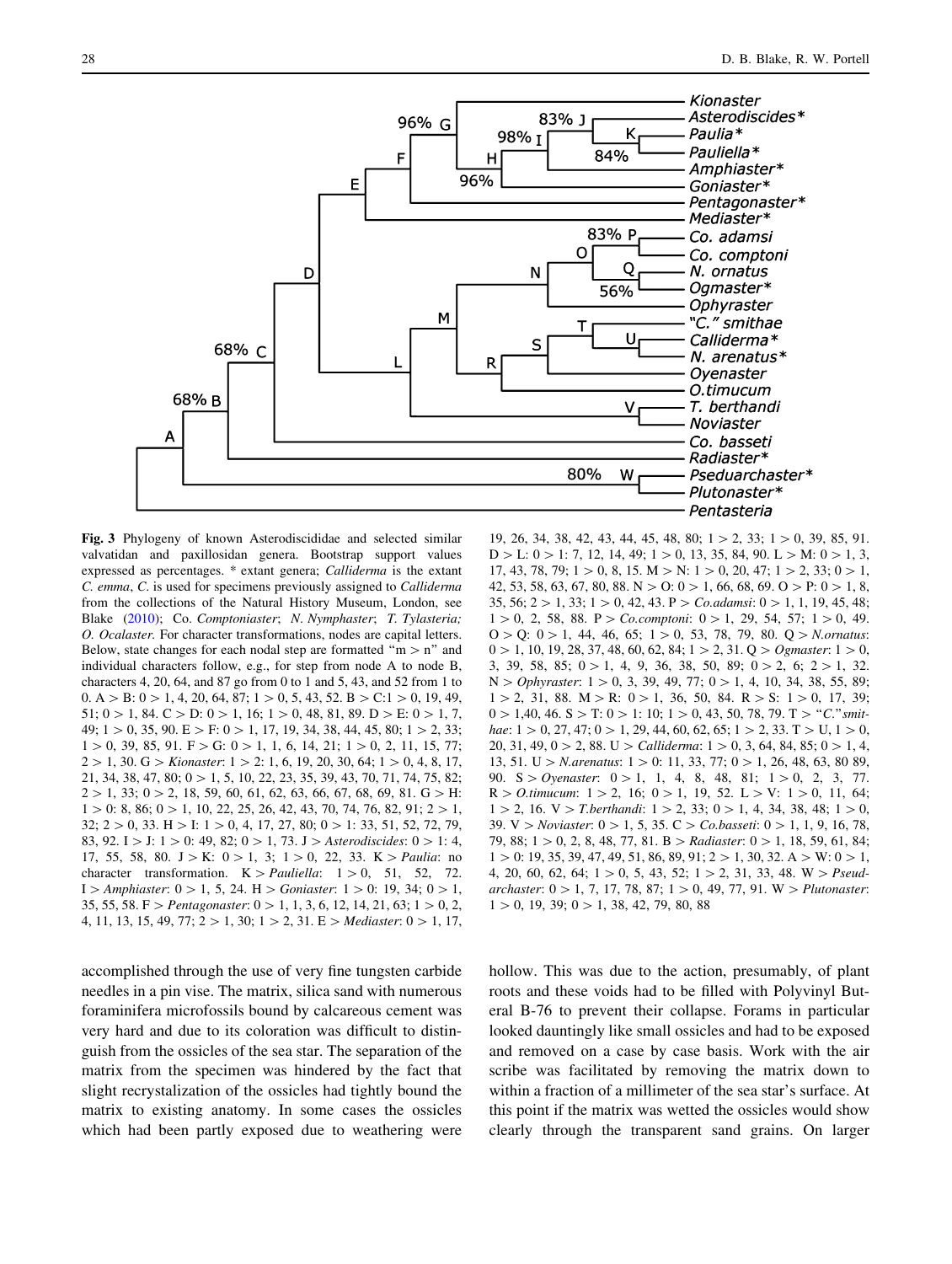<span id="page-4-0"></span>

Fig. 4 Arrangement of marginals and related ossicles. Scale bars, a, d–h 5 mm; b, c, i–k 10 mm. a, b, Goniaster tessellatus (Lamarck 1816), USNM Division Echinoderms E06716, a, uncleared arm and interbrachium, marginals edged by granules, superomarginals bear tubercles, abactinals with spines; b, interbrachial arc, granules cleared, intermarginals (arrows); c, Kionaster petersonae n. gen., holotype, UF 148379, interbrachium, tubercles forming prominences; d, e, Paulia horrida Gray, 1840, USNM Div. Ech. 38087, partially cleared; d, distal lateral view of arm and interbrachium shows both larger and smaller marginals, IM ossicles more numerous, intercalated intermarginals, a few granules remain; e, dorsal–lateral with

ossicles, air scribing would resume after wetting. The transparency would immediately disappear through drying and work would proceed by memory until a slight texture change or nervous discomfort would indicate that re-wetting the specimen was necessary. For smaller ossicles preparation was done entirely while the specimen was wet using carbide needles 1/32 of an inch thick. Total prep time took an estimated 270 h.'' (Matt Smith personal commun. to RWP, May 2010).

enlarged distal SM ossicles; f, Amphiaster insignis Verrill, 1868, USNM Div. Ech. 39862, partially cleared; lateral view of arm and interbrachium, marginal ossicles are robust and closely spaced, some granules remain; g, Pauliella aenigma Ludwig [1905,](#page-17-0) USNM Div. Ech. 102006, lateral view of disk and interbrachium, marginal ossicles are robust and closely spaced, granules obscure ossicular boundaries; h–k, Asterodiscides truncatus (Coleman, 1911), USNM Div. Ech. E10144, partially cleared arm, h, arrow identifies row of marginals below enlarged distal SM, i, k, arrows identify two marginals from different perspectives; dark boundary above marginals is the edge of the abactinal papulate field, see text for discussion

## Aspects of morphology of the Asterodiscididae

The Asterodiscididae was recognized only relatively recently for three extant genera and because few specimens were available to its author, Rowe ([1977,](#page-17-0) p. 211) expressed uncertainty as to the status of Pauliella (as noted above) and also as to whether Paulia and Amphiaster should be separated. The original diagnosis of the family was detailed, reflecting both the morphologic complexity of the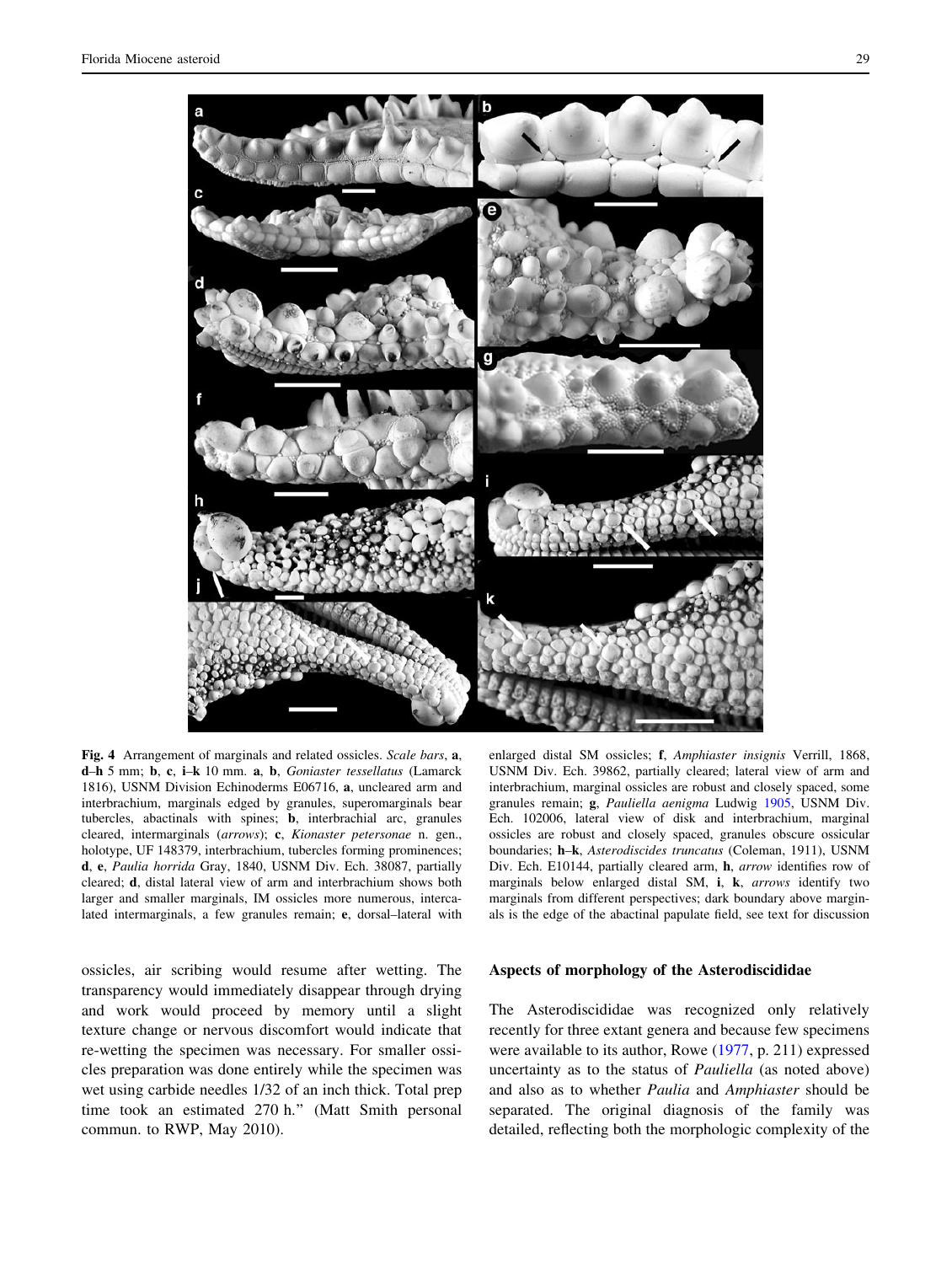<span id="page-5-0"></span>Fig. 5 Kionaster petersonae, n. gen. and sp., holotype, Florida Museum of Natural History UF 148379, Chipola Formation, Florida. Scale bars 5 mm. a, dorsal view of entire specimen; b, dorsal view of disk; doublepointed arrows identify outer disk ring abutting 1st SMs; single-pointed arrow to right identifies upturned ossicle in outer ring; two single-pointed arrows toward top identify endmembers of five primary circlet (?) ossicles; the base of the left arrow identifies the upended ossicle in the ring of five. Single-point arrow on third of primary circlet (?) identifies centrale (?); c, inclined view of northwest interbrachium of Fig. 5a; arrow here and on Fig. 5d identifies upturned ossicle of Fig. 5b; d, disk and southwest arm of Fig. 5a; e, disk and southeast arm of Fig. 5a; arrows on Fig. 5e–h identify SM and SM/IM marginal pairs; f–h, side views of north, south east, and north arms of Fig. 5a showing different expressions of the two marginal series and tuberculate proximal SMs; no intermarginal papular pores can be identified although junctions are partially obstructed



family and its distinctive nature. Rowe ([1977,](#page-17-0) p. 190) recognized presence of only three to five superomarginal ossicles on each side of the arm in all family members, the superomarginals inferred to become separated from each other as the animal increases in size by intercalated abactinal ossicles and intermarginals. Inferomarginals were seen as more numerous than superomarginals, ranging in number from eight to eighteen, these becoming separated by actinals and intermarginals during growth. Liao and Clark ([1995\)](#page-17-0), who provided a later summary diagnosis, in essence supported Rowe's marginal number interpretations. In his diagnosis for the then-new species Asterodiscides culcitulus, Rowe identified presence of only four superomarginal ossicles on each side of the arm, and he further illustrated (Rowe [1977](#page-17-0), fig. 1) a number of specimens of arm radii under 15 mm in which the inferred full

compliment of abutted superomarginals already are in place. Implicit in these interpretations is that after an early stage of growth, superomarginal genesis is terminated. Correlated with the loss of regularity during growth, papulae of Asterodiscides and individual Amphiaster were thought to extend beyond the abactinal field to the inferomarginals. Rowe further noted that young asterodiscidids are similar to young goniasterids and oreasterids.

Marginal expressions proposed by Rowe [\(1977](#page-17-0), [1985\)](#page-17-0) and Lane and Rowe ([2009\)](#page-17-0) are not only important to the systematic treatment of asterodiscidids and to historical reconstruction, they are also important to understanding the scope of phylogenetic potential within the Asteroidea; marginal expression therefore is considered here in some detail. For the most part, marginal ossicles of asteroids are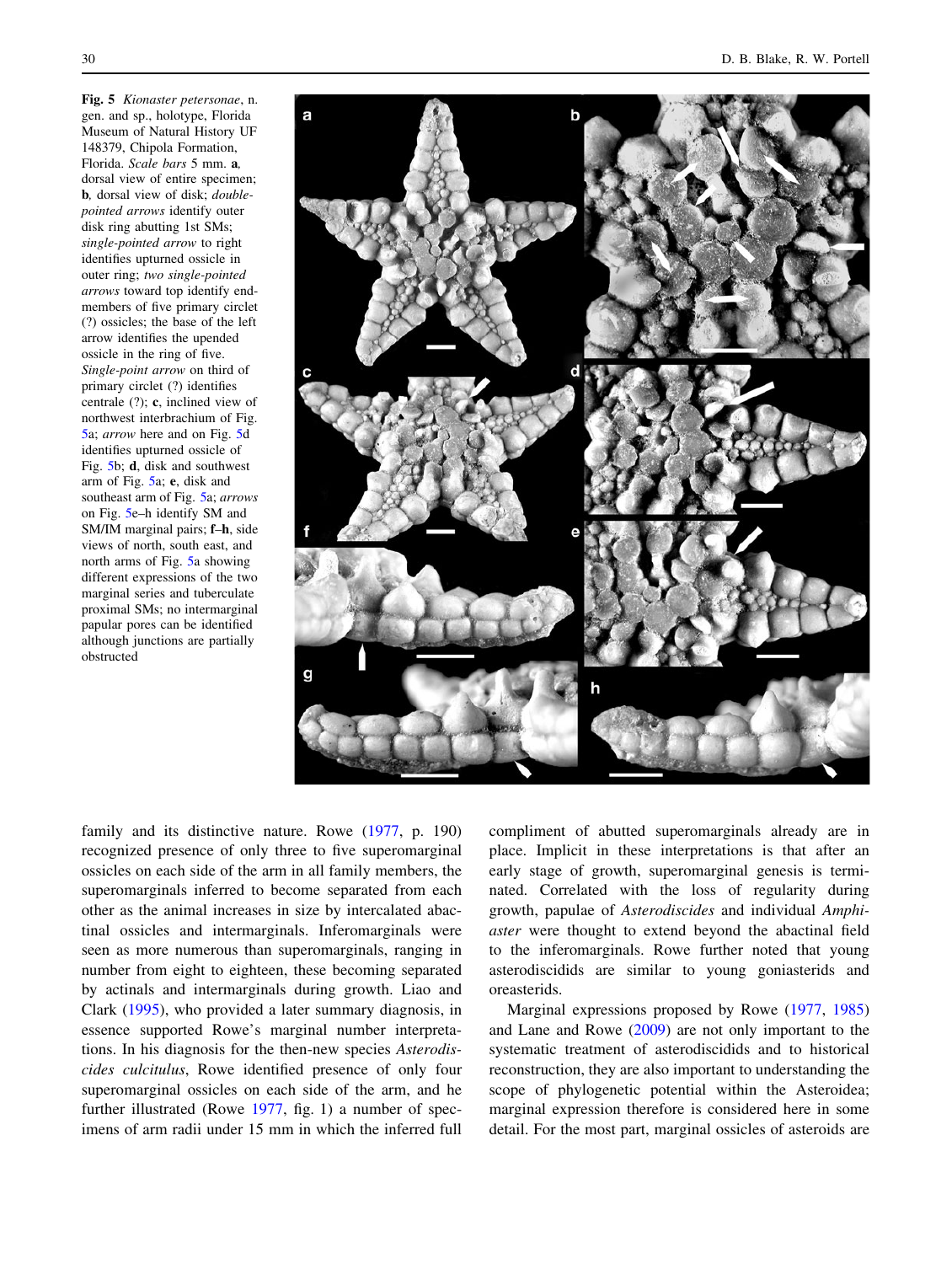a

b

Fig. 6 Kionaster petersonae, n. gen. and sp., holotype, Florida Museum of Natural History UF 148379, Chipola Formation, Florida. Scale bars a, c 5 mm; b, d–j 3 mm. a, ventral view of entire specimen, damaged arm tip to southeast is to northwest of 6a; b, fine surface pustules typical of primary ossicles, north arm of 6a; c, d, ventral of northeast and southeast arms of 6a; d, proximal adambulacrals exposed in lower ambulacra, upper arm with sedimentary debris; e, tip of southwest arm of 6a; distal adambulacrals, a few truncated furrow spines remain; f, tip of southwest arm of 6a, arrangement of distal abactinals, vaulted ambulacral pair at truncated terminus; g, proximal adambulacrals and actinals; first actinal pustule-like structure to right is lighting and surface damage; h, i, two focal levels of northwest arm of 6a, h, upturned tip with adambulacrals, terminal missing; **j**, north arm of  $6a$ ; **i**, **j**, lateral profiles of first (upper arrows) and second (lower arrows) SM tubercles, the second SM tubercle to viewer's left broken in both; apparent notching below 2nd SMs is curvature of tubercle, not grooving between marginal series

<span id="page-6-0"></span>



quite uniform whereas those of the Asterodiscididae, as noted by Rowe ([1977,](#page-17-0) [1985\)](#page-17-0), are irregular; however, it is argued here that marginals of asterodiscidids are numerous and form an essentially continuous series, as is more typical among asteroids. Present argumentation is based on the extant genera included by Rowe as well as Kionaster n. gen. and Goniaster, the latter included by Mah [\(2005a\)](#page-17-0) with the asterodiscidid genera in a separate subfamily of the Goniasteridae (Fig. [4\)](#page-4-0).

The first concern must be basis for the recognition of marginal ossicles. Traditionally, this has not been an issue in the study of extant asteroids because the double series of many or most taxa is relatively readily recognized. Further, status is quite clear where marginals are either apparently absent (e.g., Pterasteridae) or very incompletely developed (e.g., order Brisingida).

Consistent morphological expressions useful for marginal recognition are not easily identified (Blake and Hagdorn [2003](#page-17-0); Blake and Elliott [2003\)](#page-17-0). As seems at least implicit in the publications of earlier workers, regardless of other criteria, marginal ossicle series always arise immediately proximal to the terminal (Blake [1978](#page-17-0)). Even if it were to be argued that site of series origin is a criterion of choice, it remains important because of its objectivity. The terminal superomarginal is much expanded in A. truncatus (Coleman, 1911) as well as in other species of Asterodiscides (Fig. [4h](#page-4-0)–j). A series of four to six smaller apparent marginals lie beneath most of the expanded marginal, this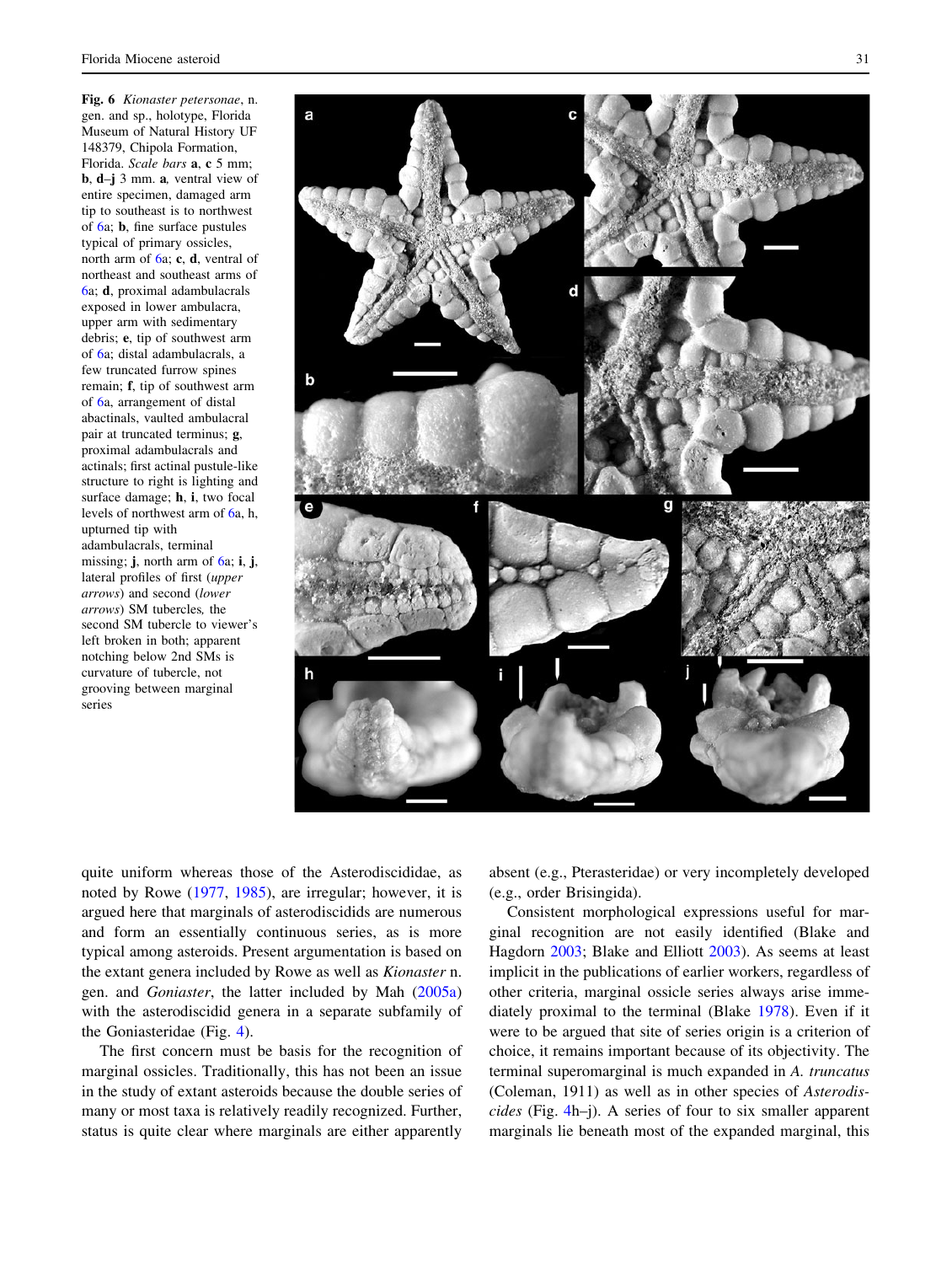series opening proximally to be joined by smaller abactinals, intermarginals, and actinals. The simplest explanation is that offset in timing of marginal formation expressed in many asteroids (as evidenced by offset of marginals of the two series along the arm, e.g., Fig. [4c](#page-4-0)) is accentuated at the arm tips of A. truncatus. Perhaps most striking is the differential growth of arm-tip marginals in Asterodiscides as well as in certain other asteroids, e.g., Pentagonaster Gray, 1840; at least in Asterodiscides, the enlarged SM is shunted aside. Rowe ([1977,](#page-17-0) [1985\)](#page-17-0) did not specifically identify his series recognition criteria; however, his discussions suggest he relied on ossicular size and perhaps accessory presence: Although accessory ossicles are abundant in Asterodiscides, in some species intermittent larger apparent marginals are distinct because they are bare (e.g., Rowe [1977,](#page-17-0) fig. 2b, e; Fisher ([1906\)](#page-17-0), p. 28.3). Smaller associated ossicles apparently were identified based on positioning, for example, inferred abactinals that seemingly intruded into the marginal series.

In order to understand asterodiscidids, it is useful first to briefly treat why variability of expression might exist. Spencer [\(1915](#page-17-0), [1920\)](#page-17-0) and Schuchert ([1915\)](#page-17-0) both thought the small-marginal condition ("cryptozonate") arose multiple times from the large-marginal condition (''phanerozonate''). Spencer ([1915,](#page-17-0) p. 63) argued young cryptozoans go through a phanerozonate stage, providing the functional interpretation that a cryptozonate condition offers increase in surface area availability for respiration. He also argued [\(1920](#page-17-0), p. 202) that large marginals are found in taxa with rectangular arms whereas differentiation is obscured in taxa with rounded arms in part because in the cylindrical form, "each ossicle has ample room to grow and rows are not subject to unequal lateral pressures.'' Perhaps more simply, in cylindrical arms, ossicular rows are more nearly functionally equivalent. O'Neil [\(1989](#page-17-0)) argued that ossicular and tissue arrangements in the Echinasteridae allow arm flexibility; echinasterids have cylindrical arms and arm body wall ossicles of approximately uniform size. Marginal configuration between the phanerozonate and cryptozonate conditions tends to be intermediate in intermediate body shapes, such as the thickened Oreasteridae, which commonly have enlarged disks and flat ventral surfaces.

The present writers disagree with the assessment of Rowe that few marginals are present in asterodiscidids. Rather, they argue that ossicles of both series are numerous and essentially continuous albeit irregular.

Individual interpretation of marginal number in asterodiscidids is insufficient because there is no way to compromise differences of weighting of recognition criteria. Perhaps the ideal approach would be documentation of growth series, which is currently unavailable. Lacking that, treatment here begins with a hypothesis of monophyly among the genera (Fig. [3](#page-3-0)) and argues that the five (or six, depending on the status of Pauliella) can be arranged in a morphologic gradient beginning with flattened Goniaster and continuing with Kionaster n. gen., Paulia, Amphiaster, and finally Asterodiscides (Fig. [4\)](#page-4-0).

The marginal series of Goniaster (Fig. [4](#page-4-0)a, b) are paired and similar; however, typical asterodiscidid expressions include abundant granules, present in Goniaster only around the edges of the marginals (Fig. [4a](#page-4-0)), and presence of small ossicles at the junctures of marginals (Fig. [4b](#page-4-0), arrows); the latter, distinguished by size, shape, and position, are intermarginals (see discussion below). In Kionaster (Figs. [4](#page-4-0)c, [5](#page-5-0) and [6](#page-6-0)), marginals are unpaired and bare and the superomarginals are bulbous. There is no suggestion of intermarginals. Distinctive enlarged, plate-like disk abactinals occur in both Goniaster and Kionaster (Fig. [5](#page-5-0)a–e).

We argue that the essential structure of the argument on marginal presence would survive rejection of Goniaster as an asterodiscidid because specimens of Paulia (Fig. [4](#page-4-0)d, e;  $R = 33$  mm), *Pauliella* (Fig. [4](#page-4-0)g;  $R = 25$  mm), and Amphiaster (Fig. [4f](#page-4-0),  $R = 35$  mm), although exhibiting considerable irregularity of appearance, have series of ossicles readily recognized as marginals extended the full length of the arm. This is true even of a larger Amphiaster specimen, which, because of its size, might be expected to have entered the stage of posited marginal separation.

It is marginal arrangement of Asterodiscides that is most readily debated (Fig. [4h](#page-4-0)–k). Presence of smaller ossicles, especially away from the tip of the arm, suggests marginal series discontinuity, with perhaps only the larger ossicles (Fig. [4h](#page-4-0)–k, arrows identify the same ossicles) representing marginals. However, the generic series from Goniaster (or even Kionaster and Paulia) to Asterodiscides goes from flattened to rounded, with both overall form and proportionate ossicular sizes of Asterodiscides reminiscent of corresponding expressions of, e.g., Echinaster (see O'Neil [1989](#page-17-0)) rather than Goniaster. We argue from parsimony: The simplest explanation is to posit differential growth within the marginal series, consistent with the trend seen elsewhere in asteroids, as suggested by Schuchert ([1915\)](#page-17-0) and Spencer ([1920\)](#page-17-0), and in most asterodiscidids (Fig. [4c](#page-4-0)–g). Interruption of marginal sequence is infrequent (e.g., Brisingida, Mithrodidae) and further, even in these taxa, marginals continue to develop through life as can be seen by abutted distal marginals. Similarly, continuity of the apparent marginal series beneath the enlarged distal SM of a fairly large specimen of Asterodiscides (Fig. [4h](#page-5-0)–k) favors continuity of marginal formation rather than an intermittent process. We are aware of no example of termination of marginal genesis, as is implicit in interpretations and figures of Rowe ([1977\)](#page-17-0), if small asterodiscidids already have the full compliment of marginal ossicles. An additional evolutionary complexity arises if it is posited that marginals stopped forming at an early growth stage. According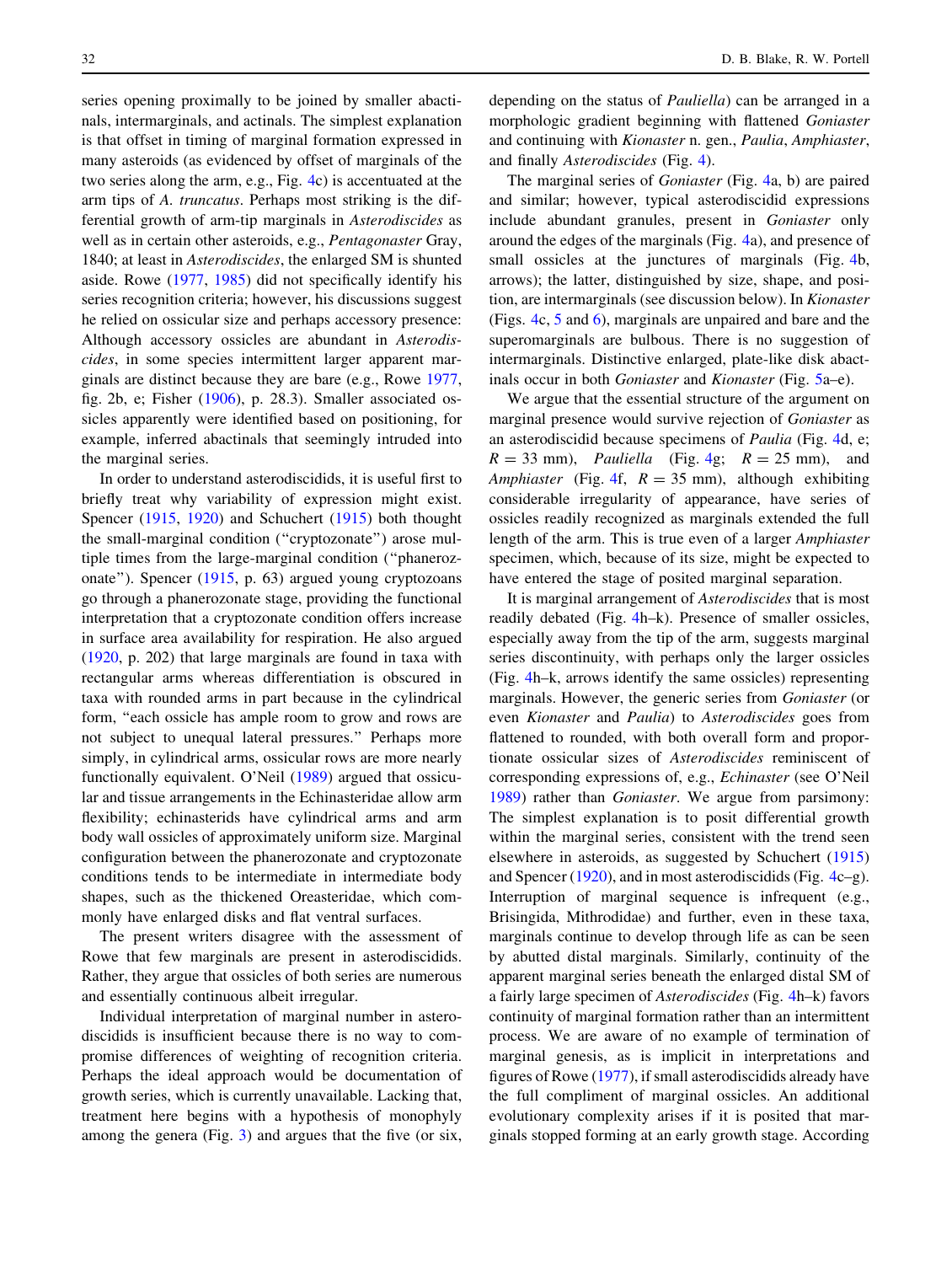to such a termination hypothesis, and because many smaller ossicles are present along the arm (Fig. [4](#page-4-0)h–k), selective pressures immediately replaced marginal ossicles with smaller but otherwise similar and seemingly functionally equivalent abactinals and actinals. We find proportionate size reduction of marginals to be the more parsimonious hypothesis and also in accord with changes seen in other asteroids, a hypothesis requiring no peculiar phylogenetic event, that of termination of marginal ossicle formation. Proportionate size reduction eases intrusion and irregularity of arrangement of ossicles, and it can reflect changing ossicular function sensu O'Neil ([1989\)](#page-17-0). Partial abactinal intercalation is also known in the extant Mithrodidae and the fossil Trichasteropsiidae (Blake and Hagdorn [2003\)](#page-17-0). The interpretation suggested here does not enable ready assignment of individual ossicles to series in Asterodiscides, although more complete growth series should help.

Two other important features, presence of intermarginal ossicles and papulae extending between the superomarginals to the inferomarginals, were recognized by Rowe [\(1977](#page-17-0), [1985](#page-17-0)). Intermarginals in taxa in which these ossicular series traditionally have been recognized (e.g., Asteriidae, Echinasteridae) are a part of the primary ossicular system in that they form a part of the body wall rather than resting on other ossicles; superimposed ossicles such as granules and pedicellariae are accessory ossicles. Intermarginal expression is distinct in asteriids and echinasterids and a close phylogenetic connection has not been suggested for them; "intermarginals" evolved independently in the two families.

Interpretation of asterodiscidids can be difficult because of irregular morphology; putative intermarginals include both ossicles that appear be a part of the body wall as well as those that rest on larger marginals and hence might be simply enlarged granules. Expression in Goniaster is relatively clear because of the very regular development of marginals (Fig. [4](#page-4-0)a, b). Putative intermarginals appear distinct in morphology but still clear in Paulia and Amphiaster (Fig. [4](#page-4-0)d–g). Recognition is more problematic in Asterodiscides (Fig. [4h](#page-4-0)–k) but consistent with their presence in Paulia and Amphiaster. Intermarginal presence therefore is deemed available for coding in the phylogenetic analysis here. The distinctive asterodiscidid intermarginal expression suggests no close phylogenetic linkage between this family and echinasterids or asteriids.

Rowe [\(1977](#page-17-0), [1985\)](#page-17-0) interpreted presence of papulae extending beyond the abactinal field into the marginal series to the inferomarginal line in Asterodiscides and individual specimens of Amphiaster. We have not seen such occurrence in available Amphiaster, and because marginal series of Asterodiscides are difficult to trace, papulae positioning is difficult to determine with finality.

The ventral boundary of the papulate area is quite sharp in our specimen (Fig. [4](#page-4-0)h–k) because it is identified by presence of dark coloration, which is organic tissue. We argue that distribution of enlarged ossicles in A. truncatus strongly suggests that marginals occur below the darkened zone and therefore that this contact can be interpreted as marking the abactinal-superomarginal boundary. Mah [\(2005a\)](#page-17-0) did not recognize intermarginal papulae in goniasterids and related families of asteroids, including asterodiscidids. Our positioning of the superomarginal sequence is parsimonious in requiring no new evolutionary event for these valvatidan asteroids. Putative positioning of papulae within the marginal series therefore is rejected here and it is not recognized in our phylogenetic character listing.

# Phylogenetic evaluation and significance of Kionaster n. gen

#### Background

The present phylogenetic evaluation is a survey study seeking to position *Kionaster* and other asterodiscidid genera among probable stemward goniasterid-like valvatidans and paxillosidans. No comprehensive phylogenetic analysis is available for the Asterodiscididae, although Lane and Rowe ([2009\)](#page-17-0) included a cluster analysis of species of Asterodiscides.

Phylogenetic analysis here is based on that of Blake [\(2010](#page-17-0)), which was developed to evaluate relationships of a new Cretaceous goniasterid from Texas of the specious then-hitherto exclusively European Jurassic and Cretaceous genus Comptoniaster. Characters developed for that study began with Comptoniaster and other apparently stemward goniasterids (sensu Mah [2005a\)](#page-17-0). Unfortunately, post-Paleozoic fossil asteroids are rare and few even partial specimens are available. Character selection therefore focused on phanerozonate (i.e., enlarged) marginals because these have provided the bulk of the fossil record. This emphasis suffers from serious limitations. Marginal form is quite simple yet changes with ontogeny and position on the parent specimen; further, ossicular surfaces are complexly curved and therefore difficult to characterize objectively in simple phrasing. As a result of these limitations, distinct character categories are difficult to develop and coding can be subjective.

In the present study, as in Blake  $(2010)$  $(2010)$ , the superficially goniasterid-like Jurassic astropectinid Pentasteria Valette, 1929, was selected as the outgroup. In order to provide control, the extant stemward paxillosidan Radiaster Perrier, 1881, was added, as well as the astropectinid Plutonaster, and the astropectinid-like Pseudarchaster, the last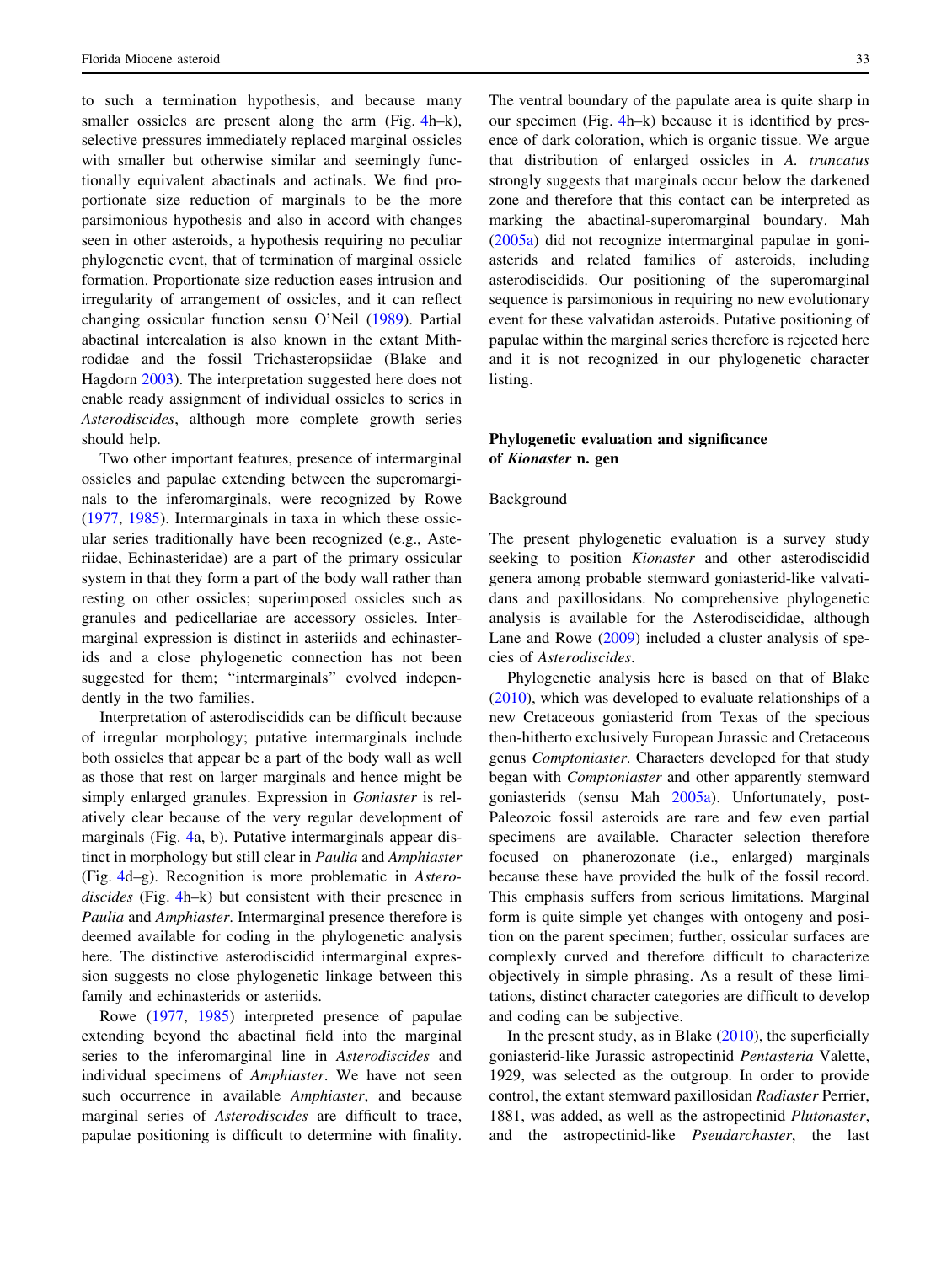traditionally considered to be a goniasterid but recognized at the subfamilial or familial level in different treatments. A number of extant goniasterids were also retained from Blake [\(2010](#page-17-0)), and these were augmented by three at least superficially asterodiscidid-like goniasterids: Goniaster, Mediaster Stimpson, 1857, and Pentagonaster. In the phylogenetic analysis of Mah [\(2005a\)](#page-17-0), Goniaster emerged with the three asterodiscidid genera sensu Rowe [\(1977](#page-17-0)), and the four were assigned to a separate subfamily of the Goniasteridae. The three additions here share body proportions (fairly short, broad arms and large disks) and aspects of ossicular form with asterodiscidids, although ossicular form to some extent is correlated with overall body form (e.g., Blake [2010](#page-17-0)). (Correlation of marginal-based taxonomy with body form is in need of study; this work might be undertaken using extant species that change significantly in body proportion during ontogeny.)

Phylogenetic analysis here is preliminary, in part because of uncertainty regarding many asterodiscidid species and because of incomplete available data. In addition, individuals of many taxa appear quite variable and coding of certain characters is subjective. Asterodiscides includes 17 nominal species (Lane and Rowe [2009\)](#page-17-0); coding here is restricted to A. truncatus because of available material. Attempts to span more broadly from the literature introduced much subjectivity of interpretation and the effort was abandoned.

#### **Results**

Phylogenetic analysis used PAUP version 4.0b10 for Macintosh. Twenty-five fossil and extant species and genera were coded for 92 primarily binary characters. Of the 92 (Appendix [1](#page-12-0)), 12 proved uninformative although they are retained (Table [1](#page-16-0) in Appendix [2](#page-15-0)) because they are deemed potentially useful for future work. All characters were unordered and assigned equal weight. Analysis with 100 heuristic search repetitions yielded two equally parsimonious trees. Characters were reweighted once according to rescaled consistency index (RC), and heuristic search yielded one tree (Fig. [3](#page-3-0)) of consistency index  $(CI)$  = 0.6014, retention index  $(RI) = 0.7406$ , and rescaled consistency index  $(RC) = 0.4454$ .

The first branches (Fig. [3](#page-3-0)) above the outgroup include the extant paxillosidan Plutonaster and the paxillosidanlike Pseudarchaster followed by the basal paxillosidan Radiaster and the early (Jurassic) goniasterid Comptoniaster basseti; these groupings are consistent with traditional systematic interpretation. A dichotomy above C. basseti separates asterodiscidids and a grouping of asterodiscididlike goniasterids from a complex of goniasterid genera. Although character selection did not refine relationships

among the latter group, the Jurassic goniasterids Noviaster and Tylasteria berthandi are basal and the Cretaceous species of *Comptoniaster* (*C. adamsi* and *C. comptonia*) paired; the similar Calliderma and fossils traditionally assigned to Calliderma (see Blake and Portell [2009,](#page-17-0) for reassessment) are closely placed. Paulia and Pauliella paired, reflecting their similarity as suggested by earlier workers, and Asterodiscides is derived within the family as suggested by Rowe [\(1977](#page-17-0)).

Bootstrap analysis (Fig. [3\)](#page-3-0) used default settings from PAUP with 1000 replicates. The asterodiscidid cluster sensu Mah ([2005a](#page-17-0)) is emphasized through loss of linkage to Mediaster and Pentagonaster. The stemward branching sequence is retained, but not surprisingly, linkages among the disparate group of goniasterids are lost. Next, tree length was increased three times by one step at a time to calculate Breimer Support. The astrodiscidid cluster, including Goniaster, was retained for two steps, and the two Cretaceous Comptoniaster species remained together for one step, but other linkages were lost. For the third step, search was terminated after one hundred thousand trees were identified.

Results are considered to support Mah's [\(2005a\)](#page-17-0) grouping of Goniaster with the asterodiscidids as well as the assignment of Kionaster to the Asterodiscididae. As a sister to the extant genera, Kionaster would appear to represent a distinctive branch suggesting an undocumented familial complexity.

#### Paleoecology and Biogeographic occurrence

The Chipola Formation, source of the known Kionaster n. gen. material, was deposited in a nearshore, shallow water, tropical marine environment. The formation is well known for its exceptionally preserved, highly diverse invertebrate fauna. Vokes ([1989\)](#page-17-0) estimated over 1100 species of mollusks might be present in the unit. Additionally, Scolaro [\(1968](#page-17-0)) recorded 52 bryozoan species and Weisbord ([1971\)](#page-17-0) reported 13 coral species. Biofacies represented over the areal extent of the Chipola Formation include ''shoreline beach, to lagoonal with oyster reefs, to coral patch-reefs in an offshore back-reef setting probably nowhere deeper than 30 m'' (Jones [1997,](#page-17-0) p. 105). The geographic area in which the holotype of new taxon was discovered (FLMNH IP  $CA018 =$  Tulane University locality TU 547), as stated in Vokes ([1989\)](#page-17-0), represents a coral patch-reef environment. It is worth noting that north (within 150 m) of this locality the holotype of another rare Chipola Formation echinoderm, Rhyncholampas chipolanus Oyen and Portell, 1996, was discovered.

The skeletally robust dorsal surface arguably represents a defensive configuration (Blake [1983,](#page-17-0) [1990](#page-17-0)). Inset of the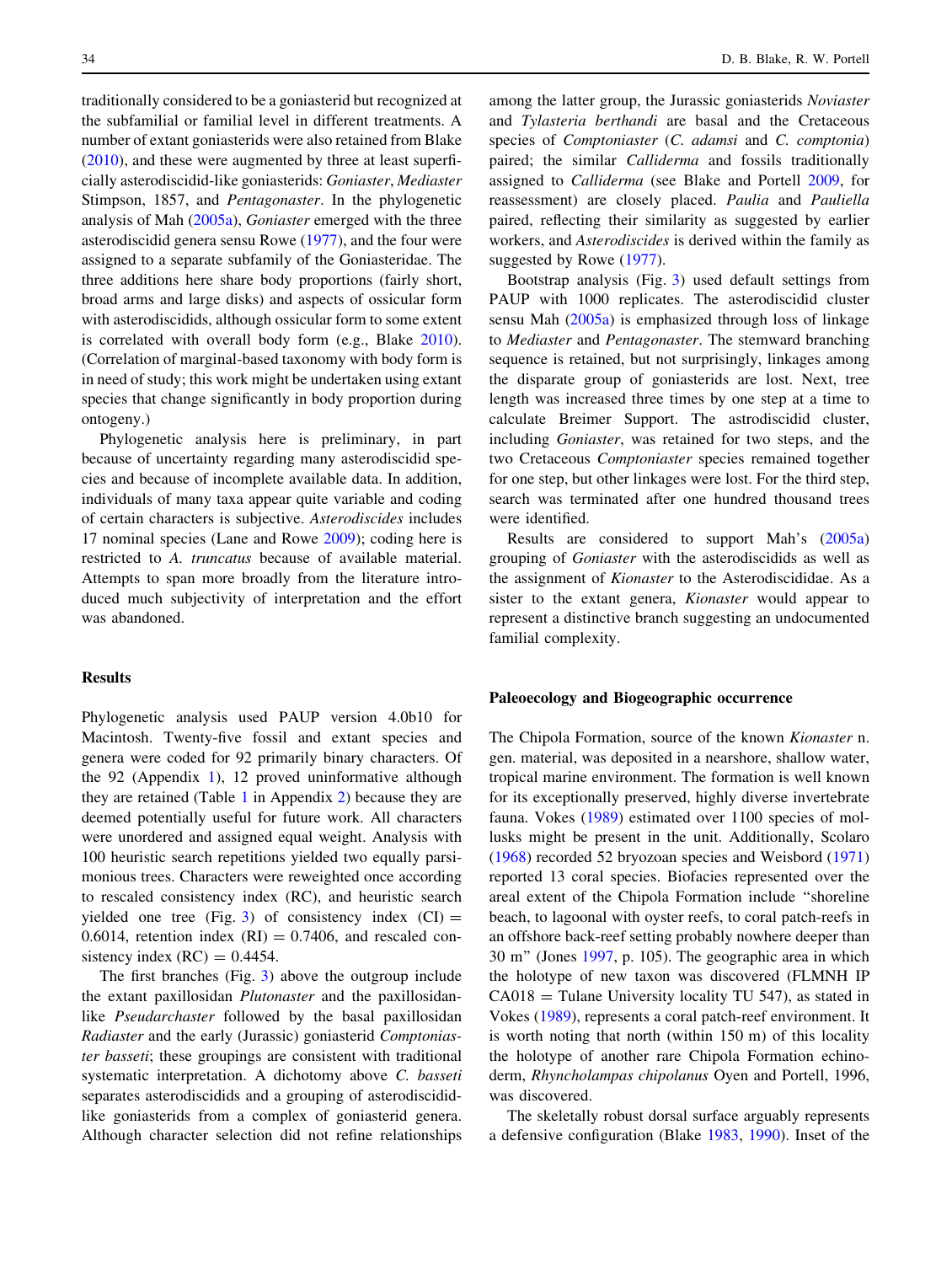proximal-most marginals at the bases of the arms (Figs. [5](#page-5-0)a, [6](#page-6-0)a) might have enhanced twisting capacity about the long axis of the arms, thereby abetting flexibility presumably lost with an evolutionary trend toward increased armor.

Rowe ([1985,](#page-17-0) p. 554, 557) and Lane and Rowe ([2009\)](#page-17-0) provided extended discussion of history and biogeography of the Asterodiscididae and Asterodiscides in particular. Their interpretations were based largely on consideration of the apparent difficulties encountered by many marine groups in crossing the Pacific Ocean from west to east; Rowe [\(1985](#page-17-0)) concluded that the Asterodiscididae probably arose in the mid- or west-Pacific early in the Cenozoic and was then distributed to the west, ultimately reaching the eastern Pacific by way of the Panamanian Isthmus. As this author found Paulia and Amphiaster basal to Asterodiscides, he concluded these eastern Pacific taxa represent relict distributions. The positions of Kionaster and Goniaster Agassiz, 1836, in the phylogenetic analysis here support Rowe's inferred presence of the Asterodiscididae in the Atlantic, but given a derived position for Asterodiscides and the known distributions of extant asterodiscidid genera, Kionaster, and Goniaster, a Western Hemisphere or at least Atlantic origin for the family provides a tenable alternate hypothesis. In a study of the Pacific species-rich hermit crab genus Calcinus, Malay and Paulay [\(2010](#page-17-0)) found that diversification in this genus did not track biogeographic patterns recognized for other groups; perhaps the history of the Asterodiscididae, like that of Calcinus, was not as that documented for other groups.

#### Systematic paleontology

Order Valvatida Family Asterodiscididae Rowe [1977](#page-17-0)

## **Discussion**

Rowe [\(1977](#page-17-0)) discussed earlier familial assignments of asterodiscidid genera; his grouping was supported by Mah [\(2005a\)](#page-17-0) and these authors are followed here. Kionaster n. gen. is assigned to the Asterodiscididae based on irregular expression of abactinals, relative numbers of the two marginal series, and presence of enlarged tubercles. The bare ossicles of Kionaster suggest a thickened integument, as in other asterodiscidids; accessories are unknown from beyond the furrow series. As described above, presence of many marginals in each series and restriction of papulae to the abactinal surface in Kionaster is here interpreted as consistent with expression in other asterodiscidids.

Genus Kionaster new genus

| Type species | K. <i>petersonae</i> new species; the genus is   |
|--------------|--------------------------------------------------|
|              | monospecific                                     |
| Diagnosis    | As for the type species                          |
| Description  | As for the type species                          |
| Etymology    | kion, Gr., column or pillar, for the pillar-like |
|              | tubercles on the proximal superomarginal         |
|              | ossicles; and <i>aster</i> , Gr., star           |
| Occurrence   | As for the type species                          |
|              |                                                  |

K. petersonae new species

#### Diagnosis

Asterodiscidid with finely pustulate primary ossicles (Fig. [6b](#page-6-0)). Abactinal ossicles differentiated into two groups, larger disk ossicles and smaller arm ossicles (Fig. [5a](#page-5-0)). Dorsal disk ossicles enlarged, thickened, and plate-like (Fig. [5a](#page-5-0)–e). Interbrachial marginals recessed, forming a notch or re-entrant in body outline (Figs. [5](#page-5-0)a, [6a](#page-6-0)). First superomarginals on each side of arm bearing a column-like or pillar-like tubercle; second SM bearing a massive, radially flattened tubercle; third and subsequent SMs bulbous but lacking tubercles (Figs. [4](#page-4-0)c, [5](#page-5-0)). Actinals arranged in single series, the interbrachial actinal unpaired; actinal ossicular size decreasing abruptly after the third ossicle (counting the unpaired interbrachial ossicle) (Fig. [6](#page-6-0)c, d).

#### Description overall form

Stellate, five-armed asteroid, body probably quite low in life. Disk large, arms triangular in plan view, straightsided, tapering evenly toward tips. Interbrachial marginals inset relative to second marginals yielding a notched or re-entrant outline (Figs. [5a](#page-5-0), [6](#page-6-0)a).

#### Accessories

A few smaller ossicles (probably reduced primaries) are intercalated among the abactinals (Figs. [5a](#page-5-0)–e, [6](#page-6-0)f) but no unequivocal spines, spinelets, granules, or pedicellariae recognized beyond adambulacral spines (Fig. [6e](#page-6-0)). Ossicular surfaces of better-preserved primaries finely pustulose (Fig. [6b](#page-6-0)); surfaces likely to have been bare or anchoring dermal thickening; small accessories not suggested by distinct contact scars.

# Disk abactinals

Disk abactinals enlarged, plate-like, distinct from smaller, granular arm abactinals. Disk abactinals consisting (Fig. [5b](#page-5-0), arrows) of an outer ring of flat, enlarged ossicles, one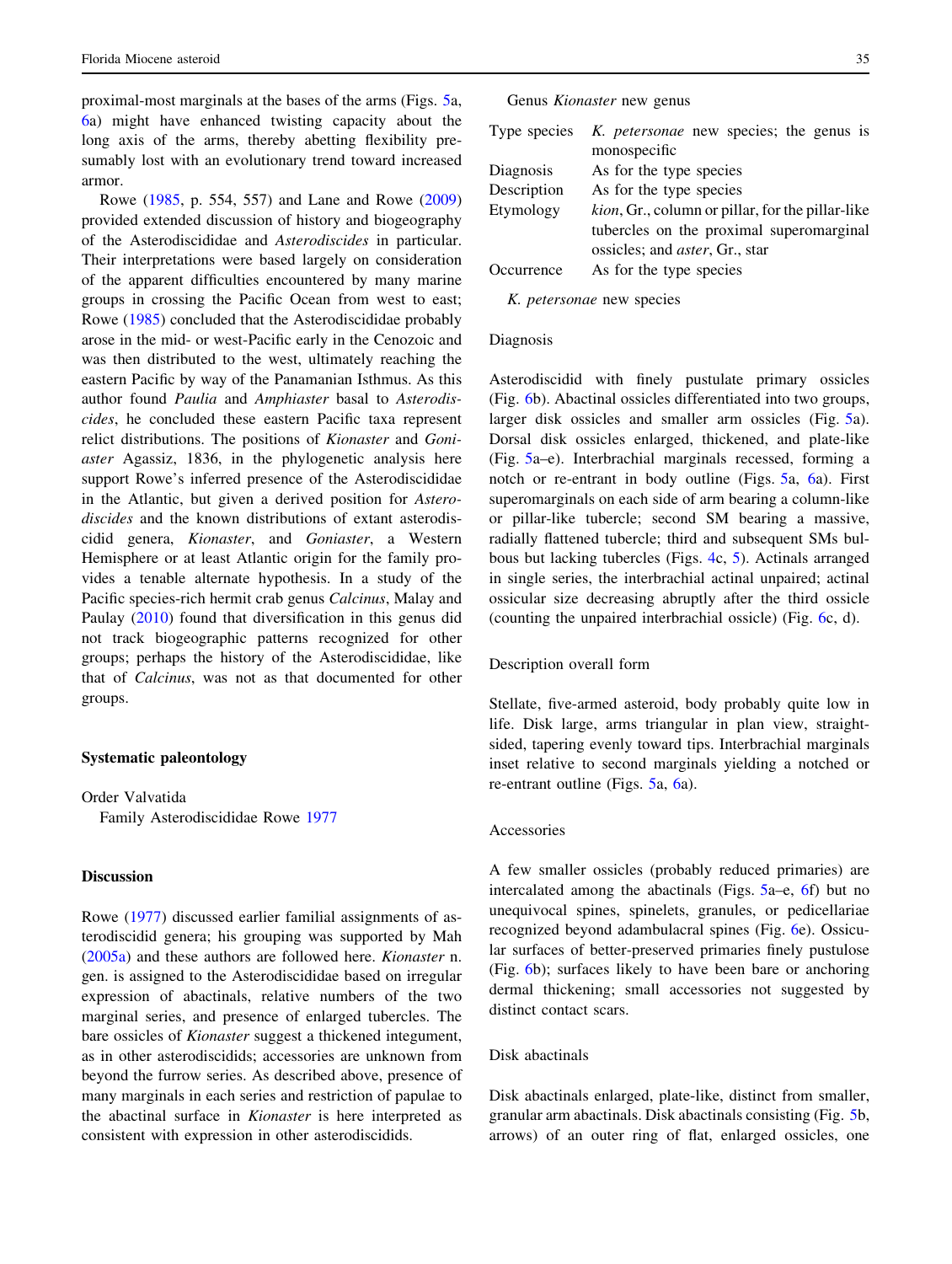proximal to each of the paired SM at four interbrachia but with an apparent extra ossicle in the fifth; ossicles of this interbrachium are smaller (and disrupted in the single specimen) than those of the remainder. The primary circlet (?) of five ossicles lies within the outer circle, the ring in the specimen with a large gap partially filled by a smaller, nowdisplaced and upended ossicle; smaller ossicle positioned as to parallel edges of separated larger ossicles suggesting this ossicle was fitted in the ring, but also it might have been derived from the ossicular group within the primary circlet (?). Dorsal surfaces of a few disk abactinals might have had small, low, offset prominences but surfaces mostly low, weakly arched. Ossicles within the primary circlet (?) includes an enlarged centrale and three smaller, abutted ossicles similar in size to the upended ossicle.

# Arm abactinals

Arm abactinals granular, subspherical, clearly distinct from plate-like disk ossicles (Fig. [5](#page-5-0)a–e). Arm abactinals in three rows, the medial carinals bordered by one lateral series on each side. More proximal arm abactinals somewhat elongate, more distal abactinals more nearly circular in outline. Larger, more proximal, abactinals somewhat domed, at least some surfaces very finely pustulate. Arm abactinals largely closely abutted, even overlapping; visible possible gaps for papulae few. Carinal abactinal series extending to proximal side of fourth SM, the contact between fourth and fifth with an isolated larger and one or two smaller granules. Lateral abactinal series extend to about the proximal side of the fourth SM, although a small granule or two can occur between the fourth and fifth SM (Fig. [6](#page-6-0)f).

Contact areas between abactinals of the two abactinal groups suggest disk ossicles might have slightly overlapped the proximal edges of the arm ossicles at edges of outer circlet (Fig. [5b](#page-5-0)). Although compaction might have abetted overlap, the outer ring ossicles are fitted as to suggest little displacement. The few partially twisted abactinals show no indications of basal connecting rods as found in other asterodiscidids.

#### Madreporite

Madreporite not recognized; presumably among the disk abactinals but neither size nor surface texture are distinctive.

#### Marginals

Marginal series not paired (Fig. [4](#page-4-0)c, e–g), superomarginals consisting of five large and one or perhaps two smaller ossicles whereas about nine inferomarginals are preserved (ventral arm tips are less well preserved). Abradial edges of

two marginal series not marked by presence of a longitudinal grooving or furrow (Fig. [6e](#page-6-0)–g). Outer surfaces of successive marginals of both series curving tightly toward intermarginal plane; grooving deep but not marked by distinct ridges or other suggestions of fascioles or accessory differentiation. No indication of intermarginal papulae recognized, although ossicular contacts are not fully exposed (Fig. [5](#page-5-0)f–h). Marginals of both series appearing finely pustulose (Fig. [6b](#page-6-0)).

#### Superomarginals

Interbrachial SMs inset from second IMs; best-exposed edges suggest first SM slightly enlarged, extended into disk. Superomarginal surfaces expanded, first SMs bearing robust tubercles; these tubercles columnar or pillar-like with remainder of outer face comparatively low. Second SM bearing elliptical, semi-conical tubercle, the long axis radially aligned. Lateral profile of second SM protruding laterally beyond otherwise straight profile of remainder of SM series, and thereby extended to form notched vertical outline of asteroid. Remaining SMs square to weakly rectangular in dorsal outline, surfaces somewhat expanded, bulbous, but not forming tubercles. No indication of enlargement of distal SMs. Adradial edge of SM gradually curved in dorsal view.

#### Inferomarginals

Interbrachial IMs distinctly narrower than second IM, which protrudes laterally to correspond to second SM. IMs rectangular in vertical outline, the proximal IMs with long axis radial, ossicles becoming longitudinally elongate distally. Surface bulbous but more weakly so than those of SMs, ventral surfaces nearly flat. Adradial edge of IM distinctly curved in ventral view.

#### Actinals

Actinals consisting of an unpaired, enlarged ossicle immediately distal to the MAO and a single series extending along the sides of the arms (Fig. [6a](#page-6-0), c, d). Ossicular sizes diminishing abruptly after the third ossicle (counting the unpaired interbrachial), the series reaching to the fourth IM. Actinal outlines polygonal, closely abutting each other and adambulacral and marginal series. The more distal actinals more irregular in size, outline. Actinal outer surfaces weakly arched, surfaces finely pustulose.

#### Adambulacrals

(Ossicles largely obscured by sand, any remaining spines not clearly separated from adambulacrals in proximal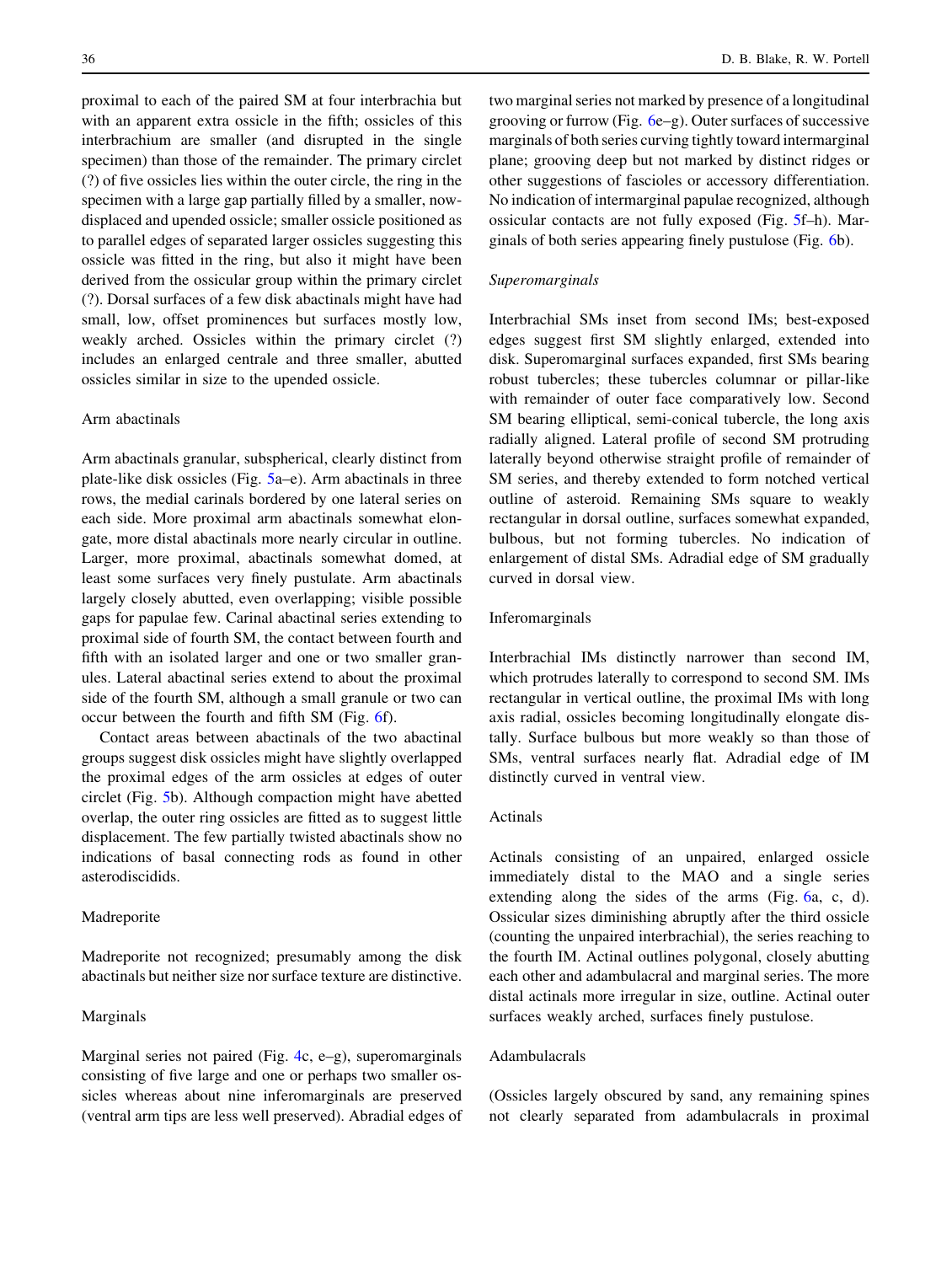<span id="page-12-0"></span>ossicles.) Adambulacrals small, proximal adambulacrals elongate parallel to arm (Fig. [6c](#page-6-0)), those more distal in series weakly transversely elongate (Fig. [6](#page-6-0)e). Adradially edges appearing flat, distal adambulacrals with about three furrow spines (Fig.  $6e$  $6e$ ), ossicular edge notched to suggest presence of differentiated subambulacrals.

#### Ambulacrals

Only tiny distal ambulacrals poorly exposed at truncated arm tips (Fig. [6f](#page-6-0)), these steeply vaulted and appearing similar to those of many valvatidans. At the arm tips, ossicular material beneath the ambulacrals (i.e., adambulacrals and adambulacral spines) is thick (Fig. [6e](#page-6-0), f), indicating a heavily armored arm tip.

# Mouth frame

The mouth frame is not exposed. No internal surfaces other than those exposed at the broken arm tips are visible.

#### Etymology

Named for Mrs. Carol Peterson (Cocoa Beach, Florida), who discovered the holotype while fossil prospecting along the banks of the Chipola River.

#### Material and occurrence

Holotype UF 148379, consists of a well-preserved, nearly complete, articulated specimen, discovered at or near Chipola 09 (FLMNH IP CA018 = Tulane University locality 547). Calhoun County, Florida, Clarksville Quadrangle USGS 7.5', 1990; T1N, R9W, sec. 29. Chipola Formation (lower Miocene).

Paratype UF 74923, isolated second superomarginal. Chipola 13 (FLMNH IP CA027 = Tulane University 458). Calhoun County, Florida, Clarksville Quadrangle USGS 7.5', 1990; T1N, R9W, sec.20. Chipola Formation (lower Miocene).

Paratype UF 76112, isolated second superomarginal. Chipola 08 (FLMNH IP  $CA016 = TU 459$ ). Calhoun County, Florida, Clarksville Quadrangle USGS 7.5', 1990; T1N, R9W, sec.29. Chipola Formation (lower Miocene).

## Comparisons

Overall form, reduction of accessories, the distinctive marginal expression, and form of the disk abactinals limit comparisons to asterodiscidids. The re-entrant at the interbrachial angles, the differentiation of the abactinals with enlarged disk and small arm abactinals, the form of the superomarginals and especially their tubercles, all serve to separate K. petersonae from previously described asterodiscidids.

In his diagnosis, Rowe [\(1977](#page-17-0)) noted presence of internal radiating ossicles linking the primary abactinals; these have not been recognized in Kionaster, although the internal aspects of the primary abactinals are very poorly exposed in the holotype. Rowe [\(1977](#page-17-0)) also noted that the skeletal meshes contain groups of papulae although these papulae are not evident superficially; because the single specimen of *Kionaster* is intact, presence cannot be absolutely eliminated for the new genus but there is no evidence of enlarged fields. Intermarginal ossicles are absent from Kionaster, as are accessories (except for adambulacral spines). Any or all of these features could be plesiomorphic or stemward expressions retained in a phylogenetically early branch, rather than apomorphic, in a *Kionaster* lineage; the distinctive nature of the genus at least suggests an extinct unknown diversity. Rowe [\(1977\)](#page-17-0) inferred an unknown ancient asterodiscidid diversity based on biogeography of extant representatives.

Acknowledgments The authors are indebted to C. and B. Peterson for donating the K. petersonae holotype to the Florida Museum of Natural History; to M. Smith for his skillful specimen preparation; to J. and L. Toomey for funding M. Smith's position during 2009; to National Science Foundation grant (BRC 0645865) to D. Jones and RWP for curation of the E. and H. Vokes Invertebrate Paleontology Collection (Tulane University); to S. Roberts for drafting Figs. [1](#page-1-0) and [2](#page-2-0); to C. Mah, who provided photographs of Pauliella, made available USNM specimens of other taxa, to F.H.C. Hotchkiss for useful suggestions; to L. Villier, who kindly provided data on Comptoniaster basseti for cladistic analysis; and to J. Lawrence and A. Smith for reviews. This is University of Florida Contribution to Paleobiology 634.

#### Appendix 1: Character list

#### Body shape

- (1) 0, arm configuration not as 1 or 2; 1, arms short, broad at base, tapering abruptly, margins concave; 2, arms short, broad at base, tapering abruptly, margins straight
- (2) 0, interbrachial shape not as 1; 1, arms elongate, rather tightly curved at base, tapering gradually
- (3) 0, interbrachial shape not as 1; interbrachial arcs broad and somewhat flattened
- (4) 0, interbrachial shape not as 1; 1 interbrachial arcs gradually curved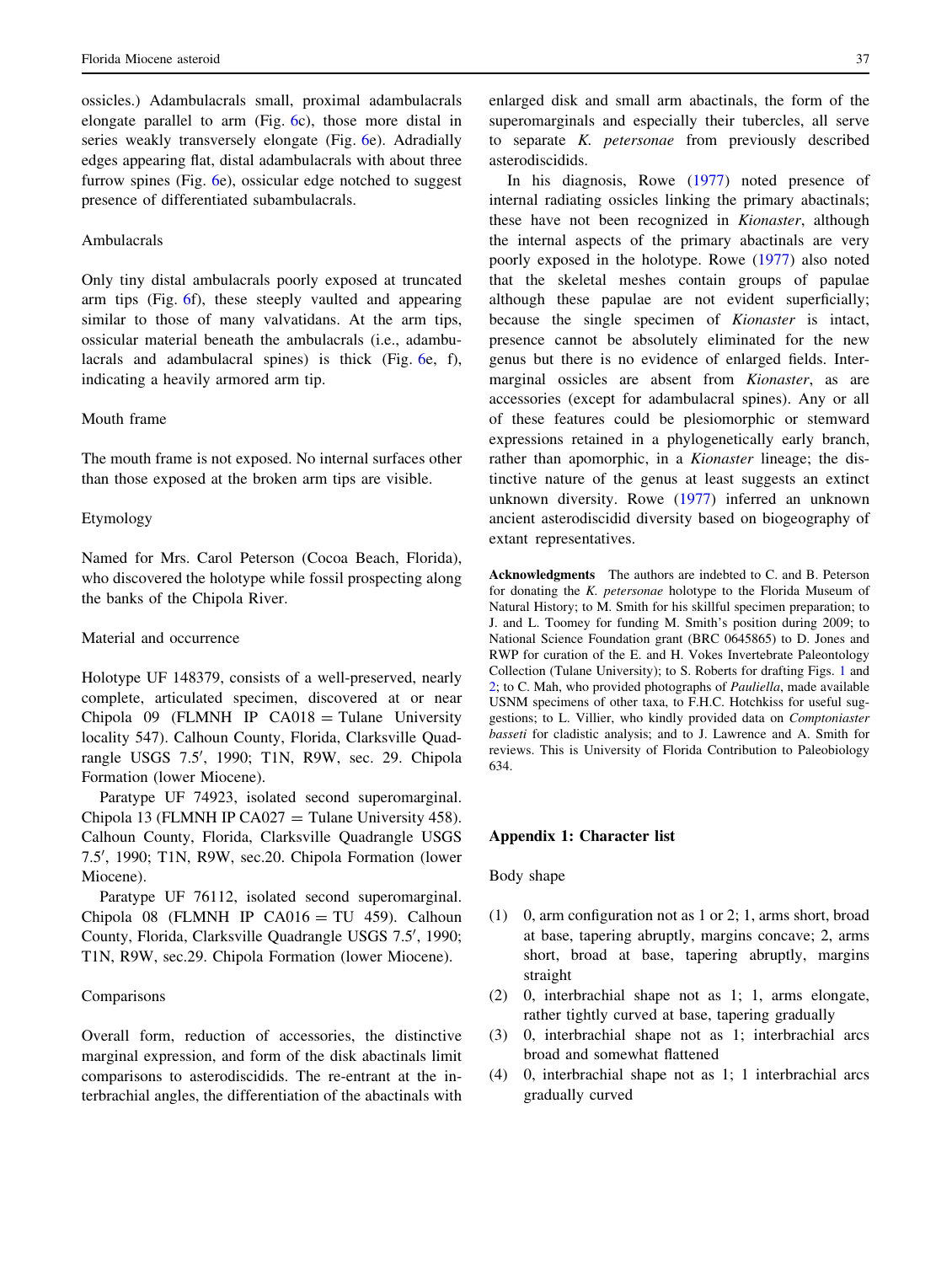- (5) 0, interbrachial shape not as 1; 1, arms straight-sided, interbrachial arc more or less angular
- (6) 0, surface primary ossicles bearing more or less uniform accessory cover; 1, localized bare areas present on some primaries; 2, accessories localized and unknown beyond adambulacrals, MAO

#### Abactinal surface

- (7) 0, madreporite near disk edge; 1, madreporite near center
- (8) 0 not as 1; 1 multiple abactinal series reach or nearly reach terminal
- (9) 0 not as 1; 1, single abactinal series reaches or nearly reaches terminal
- (10) 0, not as 1; 1, marginals abut at arm midlines proximal to terminal
- (11) 0, abactinals not uniform; 1, abactinals uniform in appearance
- (12) 0 abactinal outline not polygonal; 1, outline polygonal
- (13) 0 abactinal outline not circular or subcircular; 1, outline circular or subcircular
- (14) 0, abactinals not tabulate; 1, abactinals tabulate
- (15) 0, abactinals not paxilliform; 1, abactinals paxilliform
- (16) 0, carinals not differentiated; 1, carinals present, size differential gradual relative to adjacent series; 2, carinals distinctly enlarged relative to adjacent series
- (17) 0, pedicellarial alveolae not present; 1, pedicellarial alveolae present
- (18) 0, abactinal accessories granular; 1, abactinal accessories spinelets; 2, none
- (19) 0, abactinal edges with border of distinct accessories; 1, abactinal edges lack distinct border of accessories; 2, none
- (20) 0, abactinal small accessories not closely fitted; 1, abactinal small accessories closely fitted; 2, none
- (21) 0, enlarged papular fields not present; 1, papular fields present

Note: Papular fields can be partally closed by smaller ossicles differing in form from local larger framework abactinals.

- (22) 0, no abactinals, especially those near disk center, distinctly enlarged, subcircular to subpolygonal in outline; 1, such differentiation present
- (23) 0, ossicular size decreasing more or less uniformly toward interbrachial marginals, distally and laterally on arms (carinals, primary circlet ossicles, papular

field ossicles not included); 1, ossicular sizes and/or form locally changing abruptly

Note: This character recognizes arm and disk differentiation of Kionaster; taxa with differentiated carinals, primary circlet are encompassed by ''0.''

- (24) 0, primary abactinal dorsal surfaces not domed nor bearing tubercle; 1, at least some primary abactinals domed, bearing a tubercle, or both occur in a single taxon
- (25) 0, no robust spines known; 1, some abactinals bearing robust spines
- (26) 0, no small rods linking primary abactinals; 1, such rods present

## Marginal ossicles

- (27) 0, not as 1; 1, marginal size increases gradually and uniformly from arm tip to interbrachial plane
- (28) 0, not as 1; 1, marginal maximum breadth near base of arms, breadth decreasing gradually distally, increasing gradually toward interbrachial plane
- (29) 0, not as 1; 1, disk marginals distinctly broader than arm marginals
- (30) 0, interbrachial IM longer than wide; 1, approximately equidimensional; 2, wider than long
- (31) 0, distal IM longer than wide; 1, approximately equidimensional; 2, wider than long
- (32) 0, interbrachial SM longer than wide; 1, approximately equidimensional; 2, wider than long
- (33) 0, distal SM longer than wide; 1, approximately equidimensional; 2, wider than long
- (34) 0, interbrachial IM transverse profile not as 1; 1, approximately a section of a circle (convexe sensu Breton, 1992)
- (35) 0, interbrachial IM transverse profile not as 1; 1, curved, more steeply so near abradial margin
- (36) 0, interbrachial IM transverse profile not as 1; 1, angular (approx. busque´ sensu Breton, 1992)
- (37) 0, interbrachial IM transverse profile not as 1; 1, humped (approx. bombe' sensu Breton, 1992)
- (38) 0, interbrachial SM transverse profile not as 1; 1, approximately a section of a circle (approx. convexe sensu Breton, 1992)
- (39) 0, interbrachial SM transverse profile not as 1; 1, curved, more steeply so near abradial margin
- (40) 0, interbrachial SM transverse profile not as 1; 1, angular (approx. busque´ sensu Breton, 1992)
- (41) 0, interbrachial SM transverse profile not as 1; 1, humped (approx. *bombé* sensu Breton, 1992)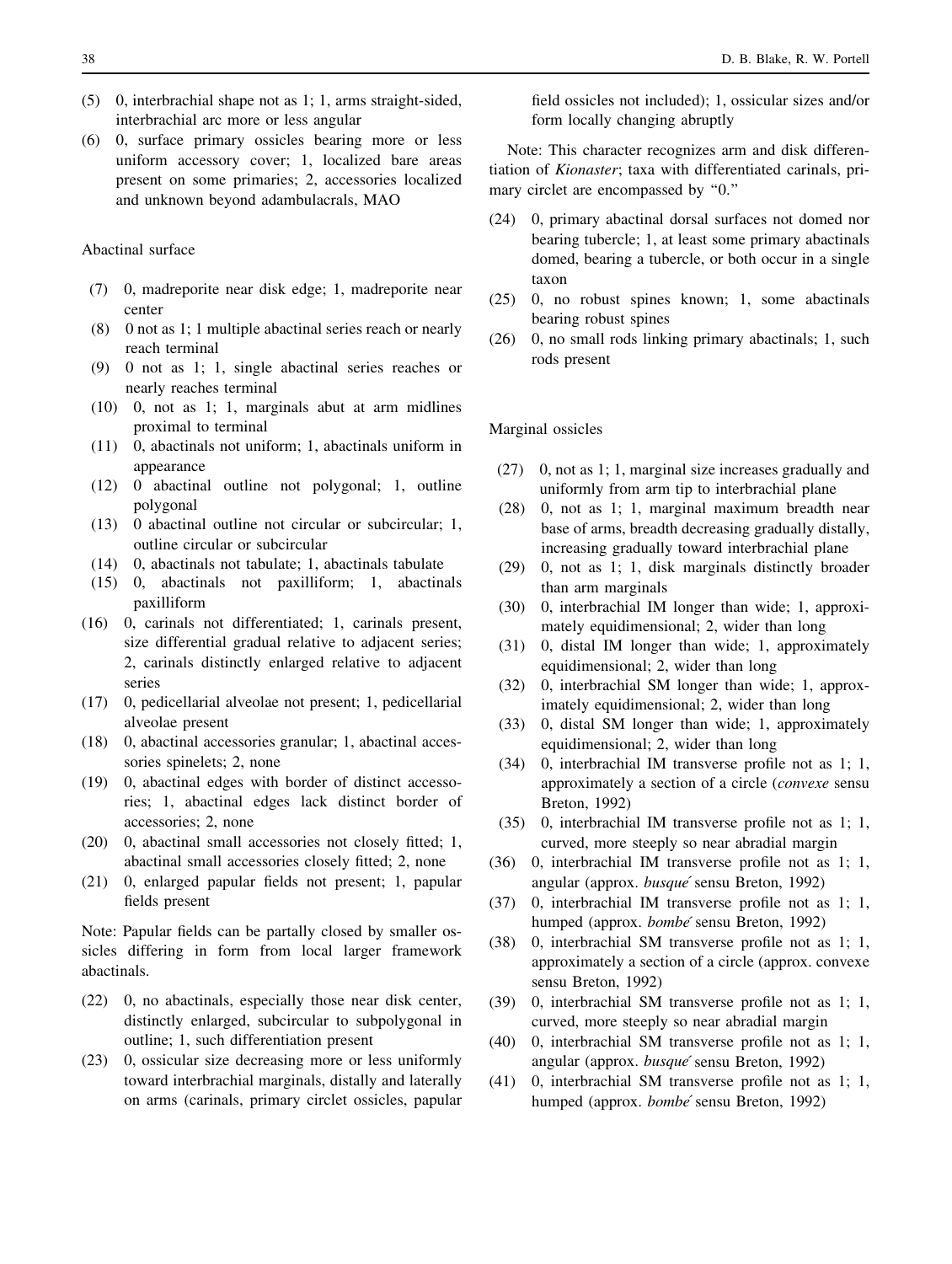- (42) 0, interbrachial IM longitudinal profile weakly concave to weakly convex; 1, profile clearly positively rounded
- (43) 0, interbrachial SM longitudinal profile weakly concave to weakly convex; 1, profile clearly positively rounded
- (44) 0, contact line between interbrachial IMs and actinals straight to weakly convex; 1, contact line distinctly convex
- (45) 0, contact line between interbrachial SM and abactinals straight to weakly convex; 1, contact line distinctly convex
- (46) 0, contact zone between SM and IM series not concave or furrowed; 1, contact zone concave or furrowed
- (47) 0, marginal edges abutted longitudinally, forming ossicle-ossicle contact; 1, marginal peripheral accessories forming the contact
- (48) 0, contact between successive marginals not grooved or furrowed; 1, marginals separated by abrupt, sharply defined grooves, but not true fascioles; 2, true fascioles present
- (49) 0, lateral marginal faces lack deeply recessed tissue pads; 1, deeply recessed tissue pads present
- (50) 0, adradial face articular flanges lacking; 1, flanges present
- (51) 0, enlarged IM spines absent; 1, spines present
- (52) 0, enlarged SM spines absent; 1, spines present
- (53) 0, IMs lacking elongate pedicellarial alveolae near to and nearly parallel with abradial margin; 1, alveolae present
- (54) 0, IMs lacking elongate pedicellarial alveolae away from abradial margin; 1, alveolae present
- (55) 0, IMs lacking short pedicellarial alveolae; 1, alveolae present
- (56) 0, SMs lacking elongate pedicellarial alveolae near to and nearly parallel with abradial margin; 1, alveolae present
- (57) 0, SMs lacking elongate pedicellarial alveolae away from abradial margin; 1, alveolae present
- (58) 0, SMs lacking short pedicellarial alveolae; 1, such alveolae present
- (59) 0, smaller IM accessories mostly or entirely granulate; 1, smaller IM accessories mostly or entirely spinelets
- (60) 0, IM smaller accessories not differentiated in size or form; 1, IM accessories differentiated in size and/or form; 2, accessories not recognized
- (61) 0, smaller SM accessories mostly or entirely granulate; 1, smaller SM accessories mostly or entirely spinelets; 2, accessories not recognized
- (62) 0, SM smaller accessories not differentiated in size or form; 1, SM accessories differentiated in size and/ or form; 2, accessories not recognized
- (63) 0, marginal accessories abutted, or nearly so; 1, accessories not abutted such that primary ossicle surface clearly visible between accessories; 2, accessories not recognized

Note: This character refers to granule spacing and not areas devoid of granules that occur on marginals of many goniasterids.

- (64) 0, accessory contacts with primaries smooth or pustulate; 1, accessory contacts with primaries in form of depressions; 2, accessories not recognized
- (65) 0, enlarged, crater-like depressions absent; 1, such depressions are present
- (66) 0, development of IM accessories near SM/IM boundary similar to those of remainder of surface; 1, these accessories weakly developed; 2, accessories not recognized
- (67) 0, development of IM accessories near actinal (adradial) boundary similar to those of remainder of surface; 1, these accessories weakly developed; 2, accessories not recognized
- (68) 0, development of SM accessories near abactinal (adradial) boundary similar to those of remainder of surface; 1, these accessories weakly developed; 2, accessories not recognized
- (69) 0, development of SM accessories near SM/IM boundary similar to those of remainder of surface; 1, these accessories weakly developed; 2, accessories not recognized
- (70) 0, IMs not more numerous than SMs; 1, IMs more numerous than SMs
- (71) 0, interbrachial marginals of both series not enlarged or inset from disk edge as to produce a re-entrant in body outline; 1, these ossicles so differentiated
- (72) 0, individual marginals within the full series grading uniformly in size and/or form; 1, individual marginals within the full series significantly differ in sizes and/or form from adjacent to yield more or less irregular appearance to marginal series

Note: The specialized enlarged terminal or near-terminal marginals are treated below.

- (73) 0, distal SMs not enlarged relative to more proximal SMs; 1, some distal SMs so enlarged
- (74) 0, no SM outer surfaces extended or bulbous, forming a peaked, attenuated profile; 1, some SM surfaces so extended, but not forming a rodlike process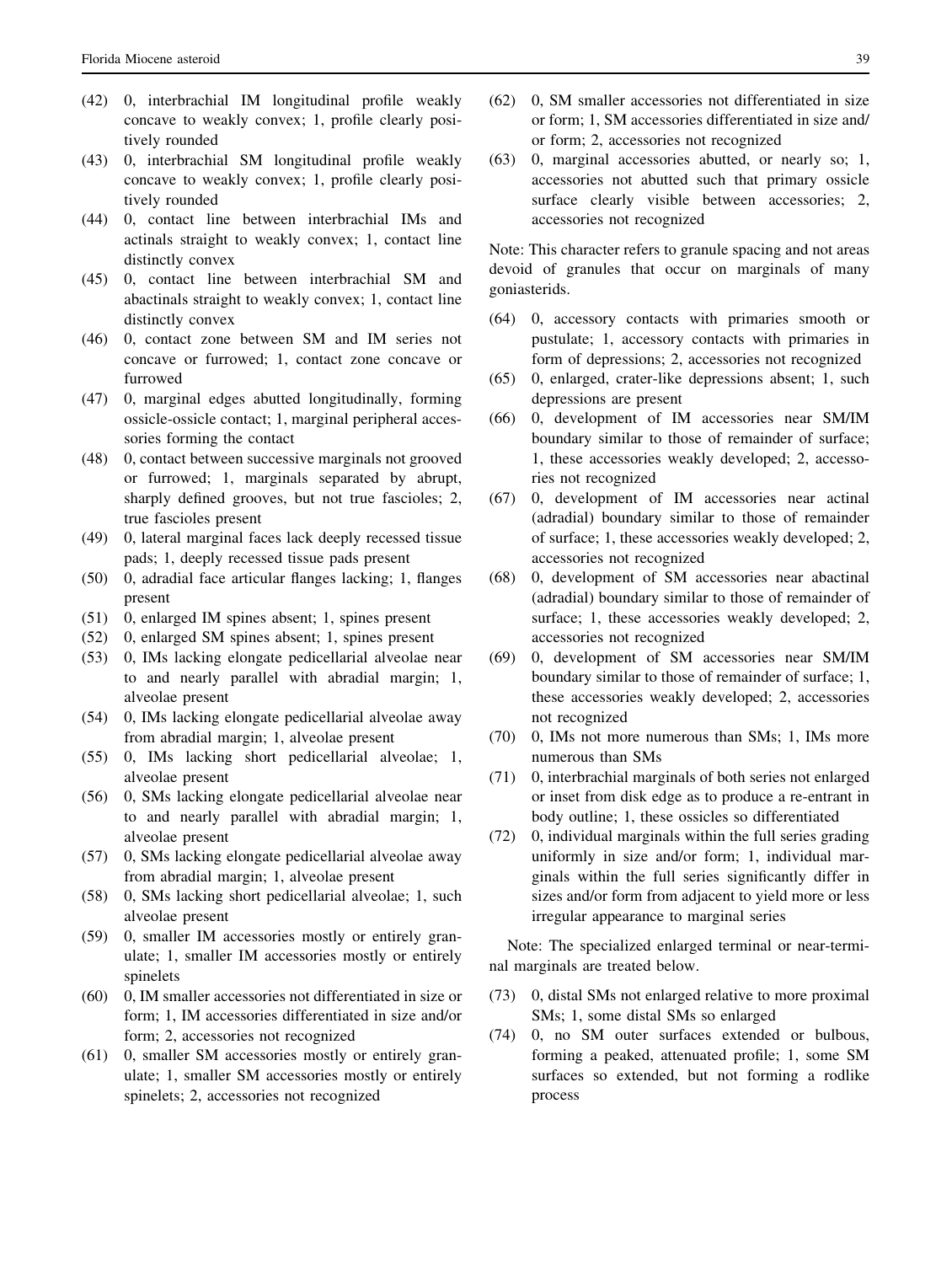- <span id="page-15-0"></span>(75) 0, no SM outer surfaces with a distinct, tapering, rodlike process; 1, some SMs with such a process
- (76) 0, intermarginal ossicles not present; 1, intermarginal ossicles present

# Actinal ossicles

- (77) 0, actinals and abactinals dissimilar in size and/or form; 1, actinals and abactinals similar in size and/or form, or at most becoming reduced gradually
- (78) 0, first actinal series not distinctly enlarged relative to second series, or only a single series is developed; 1, first series so enlarged; 2, first actinal series distinctly reduced
- (79) 0, actinals uniform in outline and arrangement; 1, actinals irregular in outline and/or arrangement, especially so away from the interbrachia
- (80) 0, actinals lacking pedicellarial alveolae; 1, alveolae present
- (81) 0, actinal accessories granulate; 1, actinal accessories mostly or entirely spinelets; 2, no accessories
- (82) 0, no unpaired first actinal; 1, an unpaired first actinal

Note: The first actinal is that adjacent to MAO, also morphologically differentiated in some taxa.

(83) 0, enlarged actinal spines not developed; 1, such spines developed

# Ambulacrals

(84) 0, ambulacrals high, dorsal surface ridge-like; 1, ambulacrals low, dorsal surface rounded

- (85) 0, ambulacral adradial longitudinal articular facet orientation distinctly overlapping; 1, facet orientation more or less upright, only weakly overlapping
- (86) 0, vertical outline of adradial body of ambulacral short and rectangular; 1, vertical outline elongate and triangular
- (87) 0, abradial articular wings not subequal in vertical view; 1, wings subequal in vertical view

#### Adambulacrals

(88) 0, adambulacral distinctly wider than long; 1, approximately equidimensional; 2, distinctly longer than wide

Note: Coding taken from proximal ossicles because adambulacral proportions can change along an arm, especially so in taxa with slender distal arms and enlarged disks.

- (89) 0, profile of furrow face of adambulacral flat; 1, profile angled as to separate podia
- (90) 0, furrow spines aligned in linear series; 1, spines angled on each ossicle
- (91) 0, furrow spines not clearly differentiated from lateral spine series; 1, furrow spines differentiated from lateral spine series
- (92) 0, adambulacrals lack an enlarged subadambulacral spine; 1, such a spine developed

#### Appendix 2

See Table [1](#page-16-0)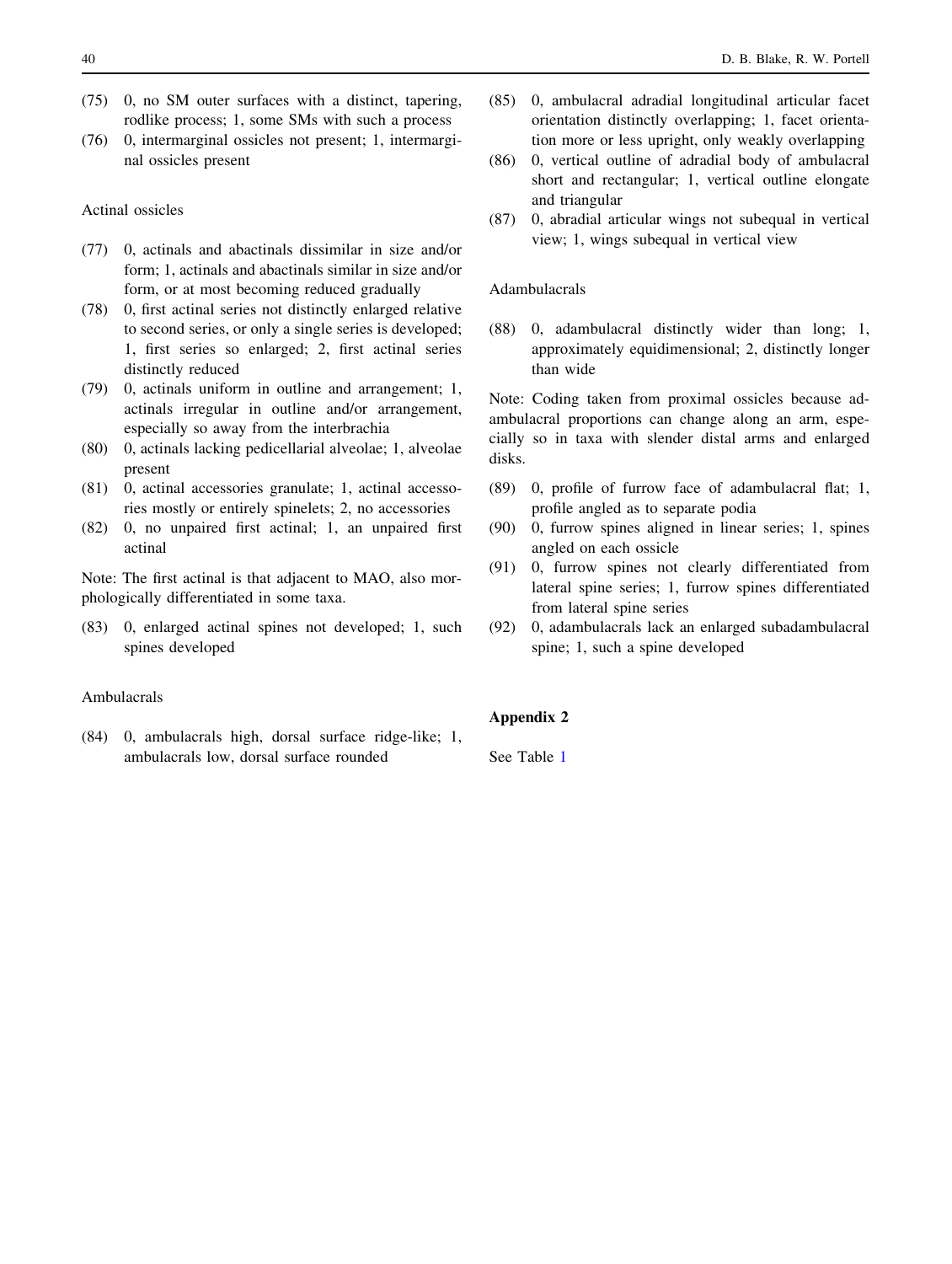<span id="page-16-0"></span>

|                  |                   |                          |             |             |            |               |            | Values for entries coded "?" are unknown; those underlined indicate uncertainty, although in analysis they were treated as known and the same as those not underlined<br>Co., Comptoniaster; T., Tylasteria; N., Nymphaster; O., Ocalaster; C. fossil specimens traditionally assigned to Calliderma, see ext |              |        |                |
|------------------|-------------------|--------------------------|-------------|-------------|------------|---------------|------------|---------------------------------------------------------------------------------------------------------------------------------------------------------------------------------------------------------------------------------------------------------------------------------------------------------------|--------------|--------|----------------|
| 00100            | 1101              | 1000100                  |             | 0010100100  | 0900000000 | 0000000000    | 1001111000 | 0101000000                                                                                                                                                                                                                                                                                                    | 0100101010   | 010100 | Radiaster      |
| 1110             | 0110              | 1011100                  | 0000000000  | 0001010100  | 210100000  | 0100010000    | 1002222010 | 00000000000                                                                                                                                                                                                                                                                                                   | 0100101010   | 010100 | Plutonaster    |
| 01100            | $\frac{11}{11}$   | 0100100                  | 0000000000  | 2001010100  | 200100000  | 000000010C    | 002222010  | 1011000000                                                                                                                                                                                                                                                                                                    | 100101010    | 010100 | Pseudarchaster |
| 00000            | 1011              | 0001000                  | 0000000000  | 0000001100  | 1000000000 | 0100000110    | 001222100  | 1011100000                                                                                                                                                                                                                                                                                                    | 1100010101   | 101001 | Pentagonaster  |
| 00000            | 1011              | 1001000                  |             | 0000000100  | 110000000  | 0111100011    | 1002122100 | 1011000001                                                                                                                                                                                                                                                                                                    | 100101011    | 010100 | Mediaster      |
| 21110            | $\overline{111}$  | 0001000                  | 0000000000  | 0000001100  | 1100000000 | 0001000001    | 1002020001 | 0000000001                                                                                                                                                                                                                                                                                                    | 1001010101   | 011000 | Nymphaster     |
| 21010            | $\overline{0011}$ | 1000000                  | 110000000   | 0000001111  | 0011000000 | 0100011101    | 1002112001 | 100000000                                                                                                                                                                                                                                                                                                     | 1010110101   | 010102 | $O$ gnaster    |
| 00010            | 1001              | 0001010                  | 0001000101  | 0100000100  | 010000010  | 0100011110    | 001110010  | 1001110011                                                                                                                                                                                                                                                                                                    | 1001001101   | 100001 | Goniaster      |
|                  | 0011              |                          | 0000000000  | 0000000000  | 1000100000 | 0001000001    | 002021001  | 000000000                                                                                                                                                                                                                                                                                                     | 1001111101   | 010100 | Calliderma     |
| 01910<br>20010   | 9999              | $\frac{1000900}{100000}$ | 00000000000 | 0000000000  | 1110110000 | 0010001000    | 1002121010 | 0010000000                                                                                                                                                                                                                                                                                                    | 0100101010   | 010010 | Pentasteria    |
| 9999             |                   | 666666                   | 9000000000  | 0009000100  | 1011919990 | 0010001900    | 1002929001 | 1011000000                                                                                                                                                                                                                                                                                                    | 999110102    | 011000 | $O.$ timucum   |
| 00090            | 1999<br>9999      | 0110190                  | 0000000000  | 0000000100  | 9111000000 | 0001001001    | 1002121001 | 0000001660                                                                                                                                                                                                                                                                                                    | 9100110101   | 100100 | Oyenaster      |
| 10019            | $\Xi$ .           | 666666                   | 110009000   | 0101011111  | 0000000116 | 1010011901    | 102222000  | 101000009                                                                                                                                                                                                                                                                                                     | 9001910109   | 011000 | N. ornatus     |
| 00090            | 9999              | 1000000                  |             | 0001010119  |            | 0001000101    | 0012122001 | 0001000000                                                                                                                                                                                                                                                                                                    | 1001110101   | 011000 | $C$ ." smithae |
| 9999             | 999               |                          | 0900000000  | 0000000000  | 000000000  | 0000000100    | 1002121010 | 0009000000                                                                                                                                                                                                                                                                                                    | 100010112    | 010010 | Noviaster      |
| $rac{100}{2000}$ | $\frac{11}{2}$    | 0060601                  | 0000000000  | 0000000000  | 110000000  | 0100000000    | 1002122100 | 0001000000                                                                                                                                                                                                                                                                                                    | 9100010112   | 010100 | T. berthandi   |
| 21019            | 919               | 0111099                  | 1000000000  | 0109091100  |            | 0100011000    | 1002222100 | 100000009                                                                                                                                                                                                                                                                                                     | 9001910109   | 010100 | Ophyraster     |
|                  | 1999              | 0110000                  | 0000000000  | 0000000100  | 100000000  | 0010000000    | 1002121010 | 000999999                                                                                                                                                                                                                                                                                                     | 9010101011   | 100100 | Co. basseti    |
| 19110<br>19110   | 9999              | 1111000                  | 9990009000  | 1100001109  | 0009001101 | 0010000009    | 1012121010 | 100000009                                                                                                                                                                                                                                                                                                     | 9100110109   | 011009 | Co. comptoni   |
| 00010            | 111               | 666666                   | 9110000000  | 00000001101 | 0110001001 | 010000910     | 002121010  | 1010000000                                                                                                                                                                                                                                                                                                    | $1100110101$ | 101000 | Co. adamsi     |
| 00011            | <b>6666</b>       | 0010001                  | 0001001101  | 0000000000  | 0990000000 | 0100011110    | 0001110100 | 0011100011                                                                                                                                                                                                                                                                                                    | 1001001101   | 101001 | Pauliella      |
| <b>1100C</b>     | 1001              | 0010001                  | 001011101   | 00000000100 | 1000110000 | 0111100011110 | 0001110100 | 0011100011                                                                                                                                                                                                                                                                                                    | 1001001101   | 101001 | Paulia         |
| 100011           | 1001              | 0010011                  | 0001010101  | 00000000100 | 1010110000 | 0100011110    | 000111100  | 0011110111                                                                                                                                                                                                                                                                                                    | 1001001101   | 100001 | Amphiaster     |
| 100011           | 1001              | 0011001                  | 0009011101  | 0100000100  | 1000110010 | 0100011110    | 001111100  | 1011110011                                                                                                                                                                                                                                                                                                    | 001001101    | 100001 | Asterodiscides |
| 90099            | 9999              | 0000210                  | 2221100110  | 0022222202  | 0099000000 | 0010001110    | 1002121010 | 0222011000                                                                                                                                                                                                                                                                                                    | 9001001101   | 200002 | Kionaster      |
| 88 Ad            | 84Am              | 77 Act                   | 67Marginal  | 57Marginal  | 47Marginal | 37Marginal    | 27Marginal | Surface                                                                                                                                                                                                                                                                                                       | 7Abactinal   | 1Form  |                |

Table 1 Data matrix

Table 1 Data matrix